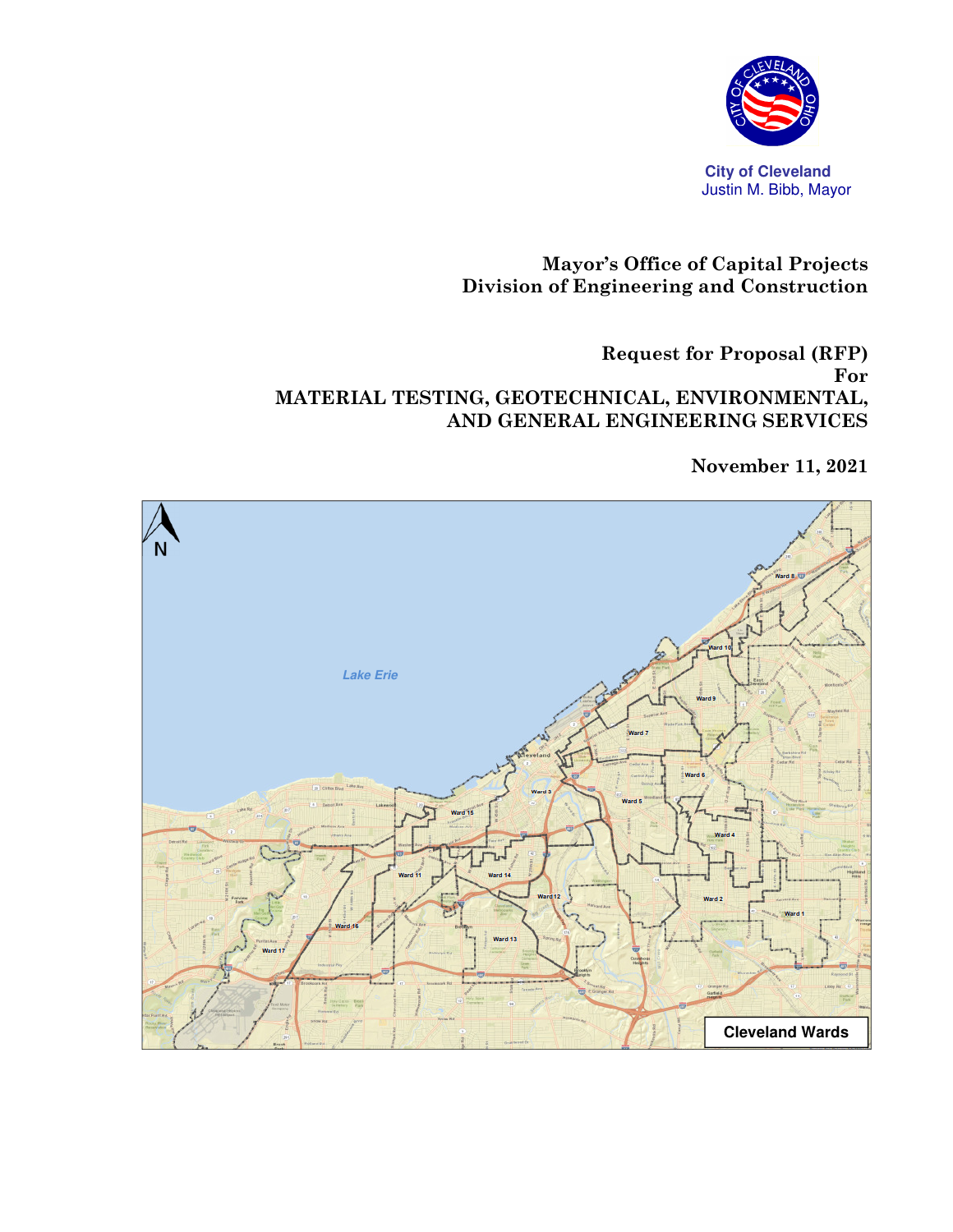# **TABLE OF CONTENTS**

| ${\tt PROPOSAL\; REGUIREMENTS.}\label{thm:PROPOSAL} \vspace{-0.05cm} \begin{minipage}[t]{0.9\linewidth} \vspace{-0.05cm} \begin{minipage}[t]{0.9\linewidth} \vspace{-0.05cm} \vspace{-0.05cm} \vspace{-0.05cm} \vspace{-0.05cm} \vspace{-0.05cm} \vspace{-0.05cm} \vspace{-0.05cm} \vspace{-0.05cm} \vspace{-0.05cm} \vspace{-0.05cm} \vspace{-0.05cm} \vspace{-0.05cm} \vspace{-0.05cm} \vspace{-0.05cm} \vspace{-0.05$ |  |
|--------------------------------------------------------------------------------------------------------------------------------------------------------------------------------------------------------------------------------------------------------------------------------------------------------------------------------------------------------------------------------------------------------------------------|--|
| ${\bf PROPOSAL~EVALUATION};~{\bf SELECTION~CRITERIA~14}$                                                                                                                                                                                                                                                                                                                                                                 |  |
|                                                                                                                                                                                                                                                                                                                                                                                                                          |  |
|                                                                                                                                                                                                                                                                                                                                                                                                                          |  |
|                                                                                                                                                                                                                                                                                                                                                                                                                          |  |
|                                                                                                                                                                                                                                                                                                                                                                                                                          |  |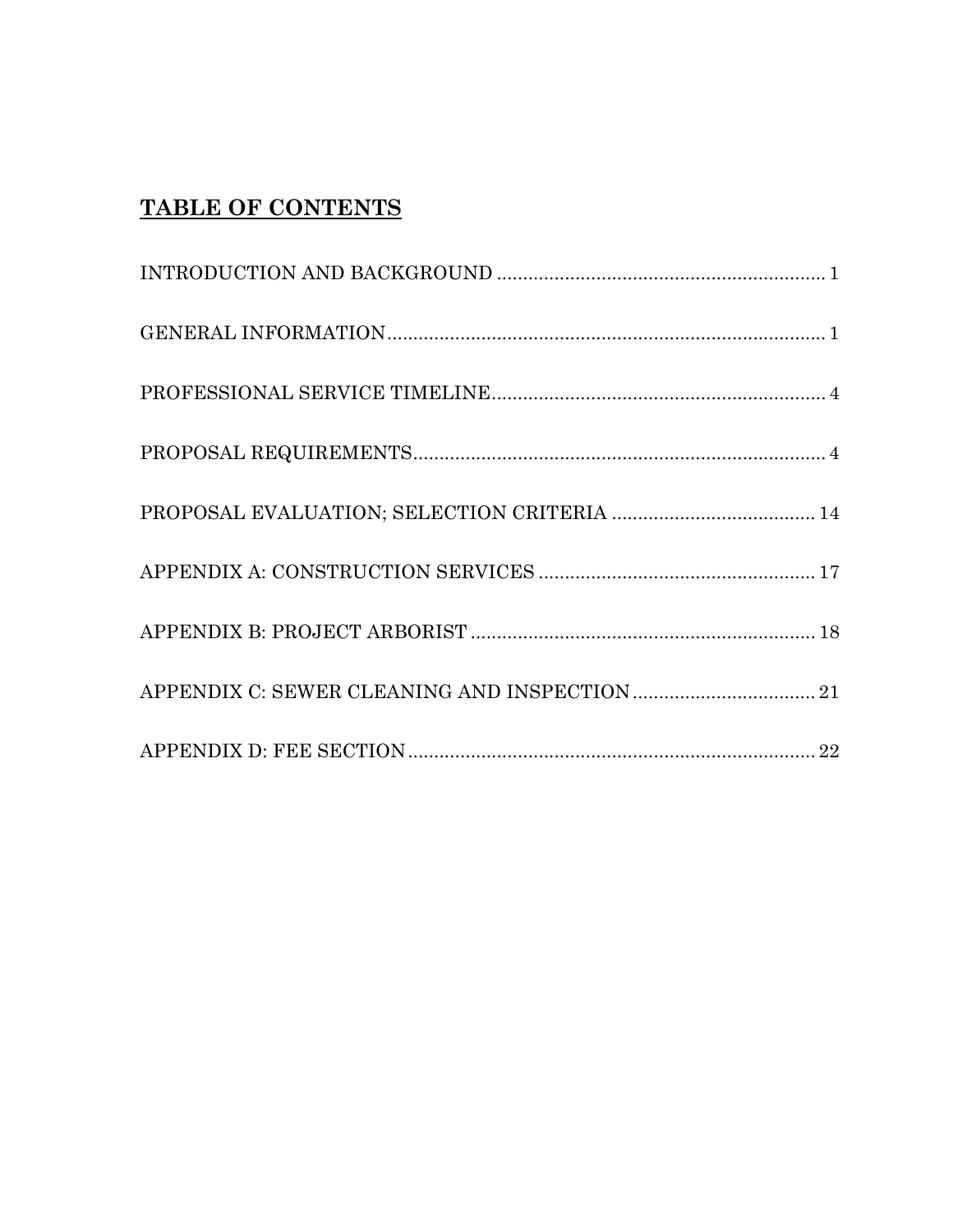#### **CITY OF CLEVELAND MAYOR'S OFFICE OF CAPITAL PROJECTS REQUEST FOR PROPOSAL**

## **MATERIAL TESTING, GEOTECHNICAL, ENVIRONMENTAL, AND GENERAL ENGINEERING SERVICES**

## **INTRODUCTION AND BACKGROUND**

The services required are those professional services that are needed to assure quality design and construction for the Mayor's Office of Capital Projects improvement projects administrated by the Division of Engineering and Construction in the City of Cleveland until funds are expended approximately two (2) years. The preferred prime consultant will be ODOT Pre-qualified in Geotechnical Engineering, Geotechnical Lab and Geotechnical Inspection. In most instances work will involve bridges, retaining walls, slope stabilization, basic traffic signals, land acquisition, and roadway rehabilitation/reconstruction projects.

The City reserves the right to reject any or all proposals or portions of them, to waive irregularities, informalities, and technicalities, to re-issue or to proceed to obtain the service(s) desired otherwise, at any time or in any manner considered in the City's best interests. The Director may, at his/her sole discretion, modify or amend any provision of this notice or the RFP.

## **GENERAL INFORMATION**

## **A. Proposal Information**

Specific questions regarding the RFP should be written and emailed to Thomas P. Boyer, PE, Design Section Chief, Division of Engineering & Construction, at tboyer@clevelandohio.gov. Only written questions will be accepted until noon on January 26, 2022. An addendum will be posted on the City web site on or about January 27, 2021. No meeting will be held on this proposal. Proposals are due February 9th by noon, City Hall Room 518. Please refer to Proposal Requirements section for additional information.

## **B. Work Categories:**

Division of Engineering and Construction requests Ohio Department of Transportation (ODOT) prequalified consultants in the following Categories: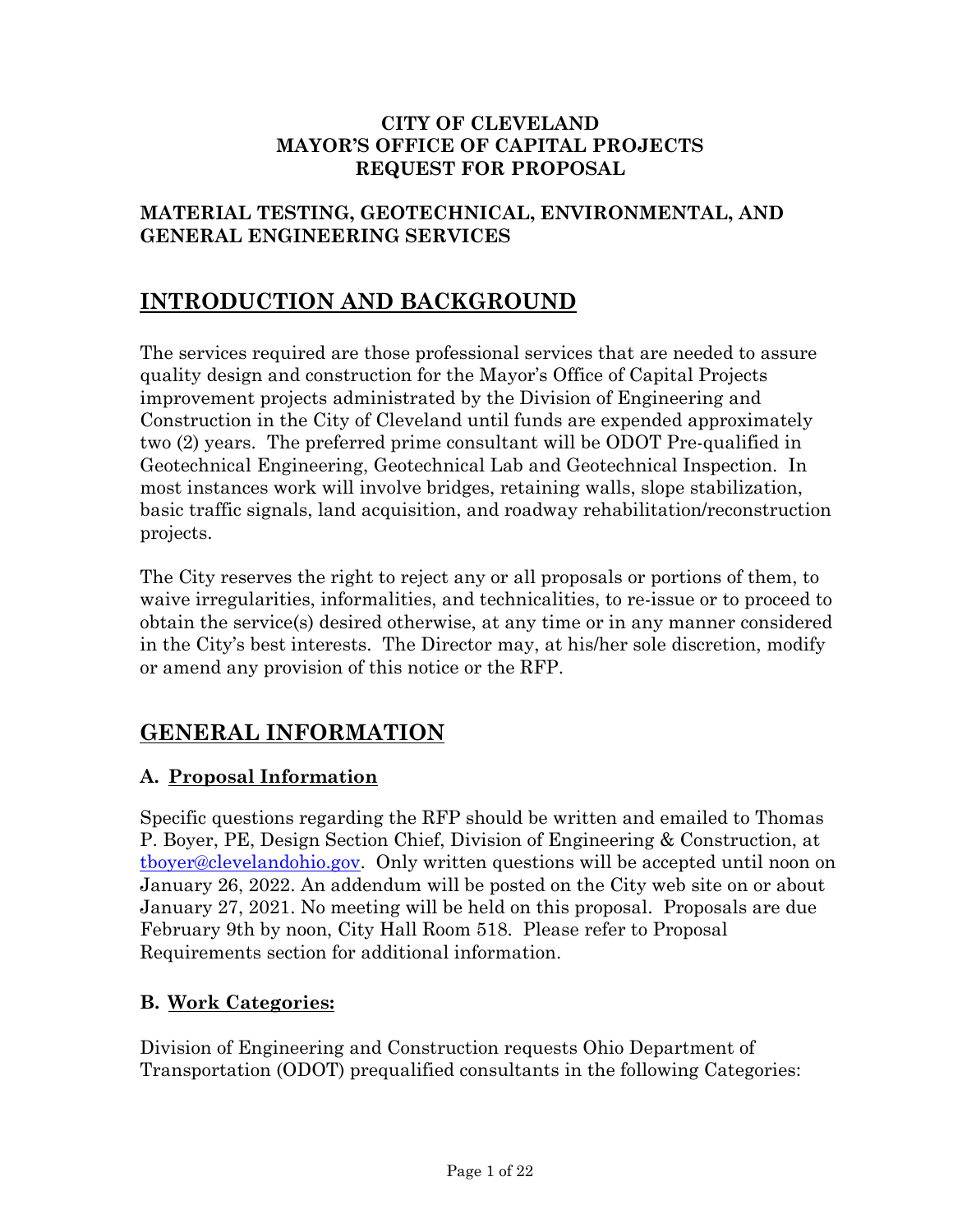- Geotechnical Engineering, Geotechnical Lab and Geotechnical Inspection
- Subsurface Utility Exploration
- Right of Way Acquisition Services
- All Environmental Services
- Roadway: Noncomplex Highway, Safety Study, Bicycle Facilities & Enhancement Design, Basic Traffic Signal, Survey
- Bridge Level 1, Bridge Level 2, Bridge Inspection Minor, Bridge Inspection Major
- Construction Services (see Appendix A)

In addition to the above ODOT prequalification(s), Consultant shall also be experienced and qualified for:

- Lift Bridge Engineering including Mechanical and Electrical Experience
- Arborist (see Appendix B)
- Sewer TV inspections (see Appendix C)

ODOT Consultant Prequalification lists can be found at:

http://www.dot.state.oh.us/Divisions/Engineering/Consultant/Pages/default.aspx.

Consultants shall be prequalified at the time of submitting the proposal and maintain prequalification during the length of the contract.

## **C. Work Tasks**

Division of Engineering and Construction shall assign a work task number and work description to the consultant prior to commencement for work. The fees in Appendix D will be used for standard geotechnical work items. The fees requested in Appendix D for various disciplines will be used to evaluate proposals and for informational purposes. Each work task proposal will be negotiated for a lump sum using Consultant rates, overhead, direct costs and fixed fee.

Work task services are a projection. Team members may or may not be used in the life of this agreement.

## **D. Contract and Compensation**

There will be two (2) contracts. The following shall apply to each contract:

- Contract Amount: \$400,000
- Labor: Employee Rate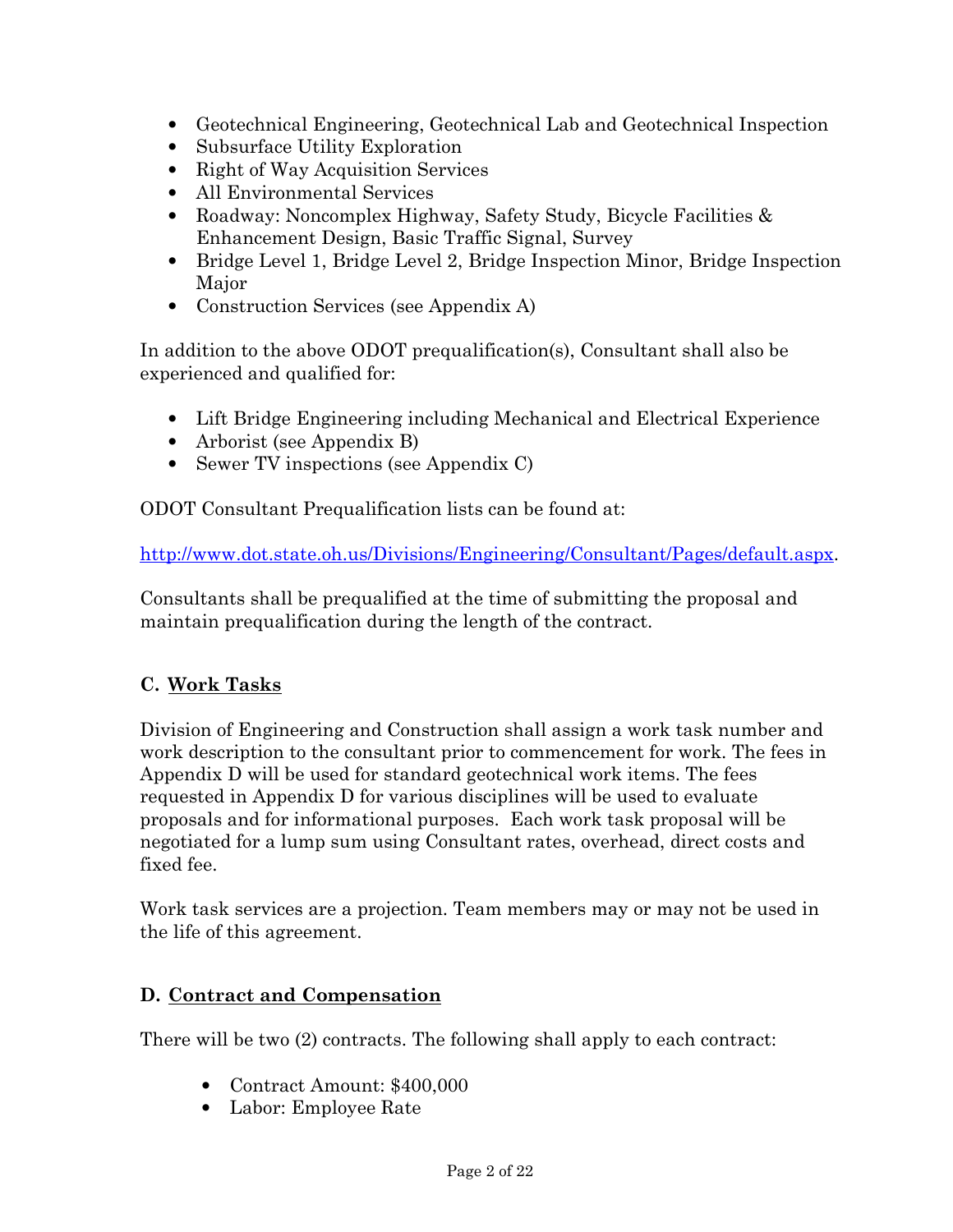- Overhead: Audited
- Fixed Fee: Prime is 10% and Sub consultant is 10%
- Prime mark-up: \$1 to \$49,000 is 10%
- Prime mark-up: \$50,000 and above is negotiable

The unit prices quoted for the various services listed on the "Fee Section" sheets shall include all labor for field work, transportation costs, storage costs, subsistence, secretarial service, office supplies, materials, equipment, reproduction, postage, overhead, profit and other miscellaneous costs pertinent to the services to be provided under this testing, geotechnical, environmental, general engineering and construction services agreement.

The Administration Bureau Manager, Engineering and Construction, reserves the right to eliminate any portion or all of the work or service. In the event of such termination, the Consultant shall be paid for services rendered up to the time of termination.

The Consultant shall submit invoices for payment on a monthly basis. No test shall be invoiced until after the results of the test have been received by the City. The Consultant's invoice shall identify each work order, for which payment is claimed, by work order and description for each construction project. All invoices shall be summarized by work order and/or Item number and shall include any previous amount due, the amount due under this invoice and the new total amount of work invoiced to date.

The Consultant professional services will be negotiated on a site by site basis. The unit costs will be used to evaluate the negotiated fee and for daily assigned work tasks. Street opening permit fees will be waived.

## **E. Response Time**

The City expects the Consultant to respond to the City's requests in as timely a manner as feasibly possible, which includes starting and completing the field work, material testing, submitting reports, submitting proposals and completing work tasks. This will weigh heavily when being considered for future City of Cleveland professional services contracts.

Some of the pay items include a space to enter response times.

Letter to Start: The time in working days from receipt of authorization letter to start of field work. Usually the letter will be preceded by a telephone call.

Completion to Report: The time in working days between the completion of the work and the receipt of the requested data.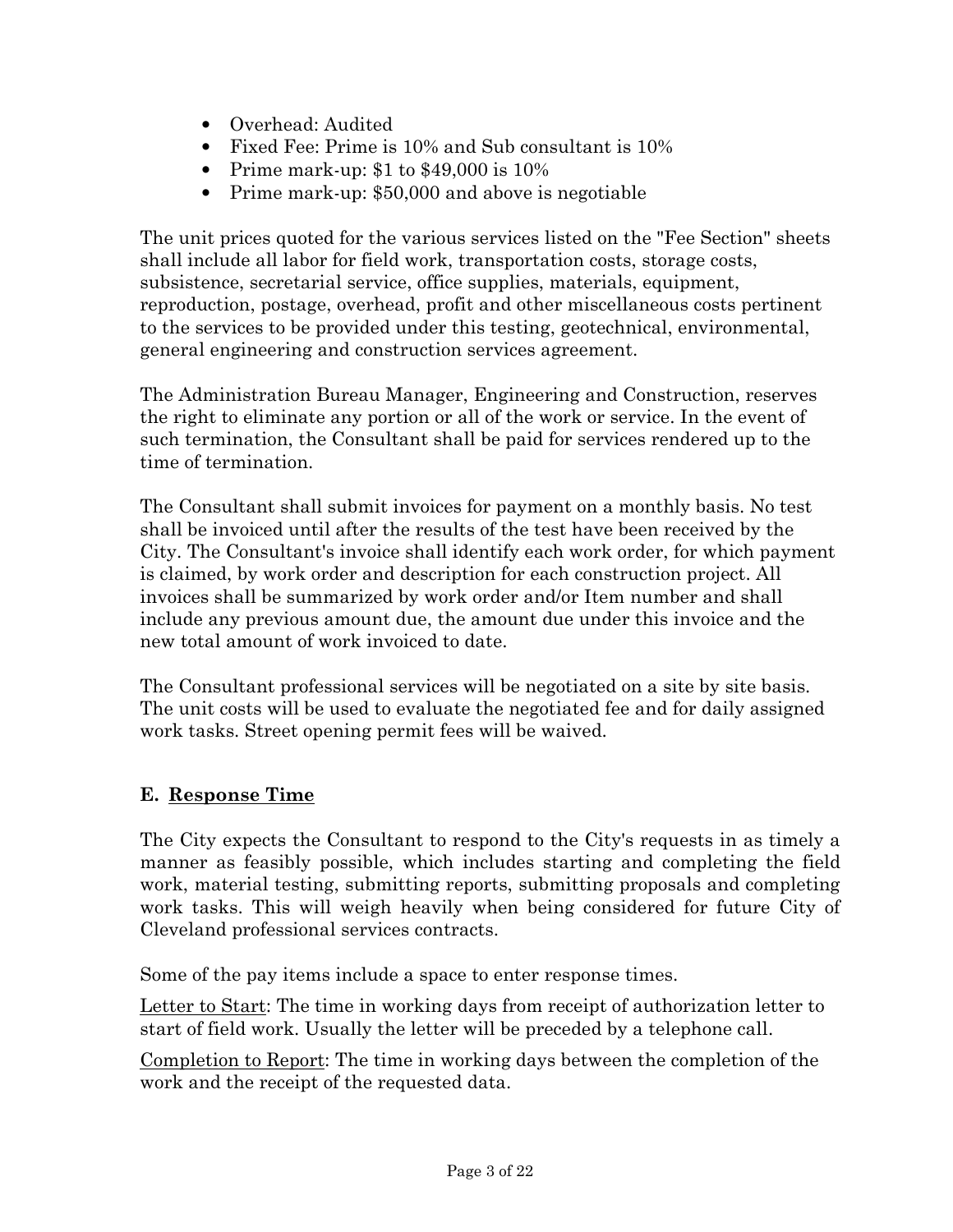# **PROFESSIONAL SERVICE TIMELINE**

The following timeline is submitted for your information:

| • Consultant award:  | May 2022         |
|----------------------|------------------|
| • Notice to Proceed: | June 2022        |
| • Executed Contract: | <b>July 2022</b> |

Contract duration is two (2) years or until money expended.

# **PROPOSAL REQUIREMENTS**

Proposal should be organized as follows:

1. Management

Your proposal should include GSA Standard Form 330 – Part II and Standard Form 330 – Part I. Resumes of personnel performing key work tasks shall be submitted within SF 330 – Part I. For those firms with more than one office, include the office location (City) to which the team member is assigned.

It is necessary to provide a GSA Standard Form 330 – Part II and Standard Form 330 – Part I for any firm that will be providing approximately thirty percent (30%) or more of the proposed work.

The meaningful involvement of firms should be discussed, how you intend to manage the work tasks internally and who will have overall responsibility. Multiple pre-qualified firms are encouraged as team members for major bridge, non-complex roadway, traffic and survey. Prime and Sub-consultant work history should be discussed. Include the Engineers who will actually be performing the major tasks of these services. A detailed work category organization chart is suggested. The quality assurance program of geotechnical firm should be discussed.

A list of City of Cleveland projects for prime and sub-consultants, if any, the firm has worked on. Give a brief description of company profile, laboratory certifications/accomplishments, work task descriptions and list of City projects in their respective categories, if any, and subconsulant work tasks in the respective work categories for City projects or other projects.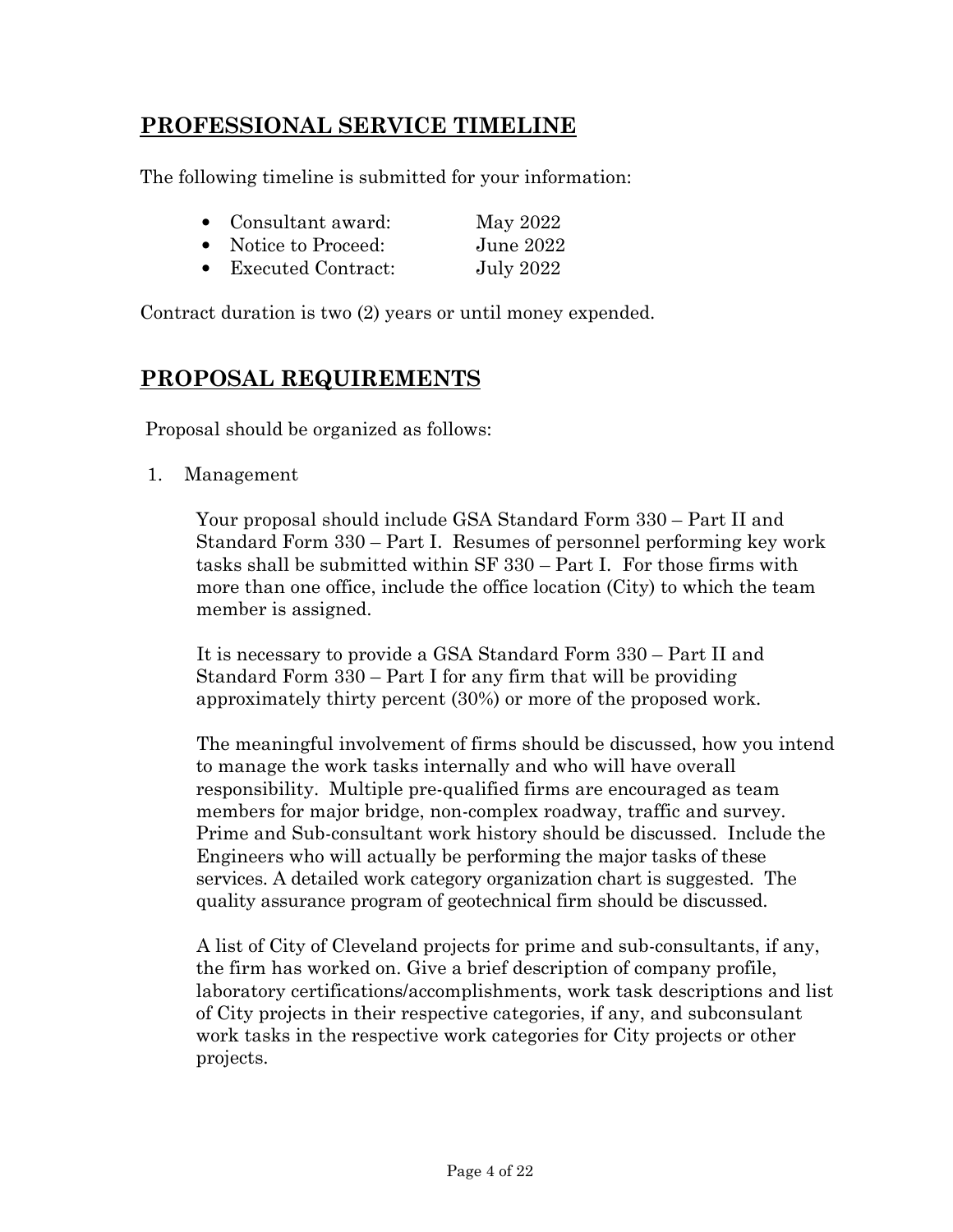## 2. Experience

Consultant and or team members shall be prequalified in work categories as listed under the General Information heading. Resumes of key personnel that might be assigned to various work categories may be included within SF 330 – Part I (Management Section).

- 3. Laboratory Certifications
	- A copy of the inspection and review by the Cement and Concrete Reference Laboratory of the National Bureau of Standards for each laboratory to be utilized.
	- A copy of the accreditation by the Department of Commerce's National Voluntary Laboratory Accreditation Program for each laboratory to be utilized.
	- Description of each testing laboratory facility including location, equipment available, list of tests to be performed at each laboratory, experience and qualifications of personnel conducting the tests, list of jobs recently completed, and the resume of its Director.
- 4. Federal Identification Number

The following information should be included in your proposal:

- Your mailing address
- Your telephone and fax numbers
- Your form of business entity (corporation, partnership, limited partnership, joint venture, sole proprietorship, an individual, etc.)
- Either your Taxpayer Identification Number or, if appropriate, your Social Security Number. If submitted as a joint venture, a separate number for each member of the venture is required unless one number has been obtained for the venture. A Taxpayer Identification Number is required for entities other than a sole proprietorship or an individual, for which a Social Security Number is appropriate.
- 5. Noncompetitive Bid Contract Statement

The form titled: "Noncompetitive Bid Contract Statement For Calendar Year 2022" shall be filled out and submitted with the proposal for the prime consultant only.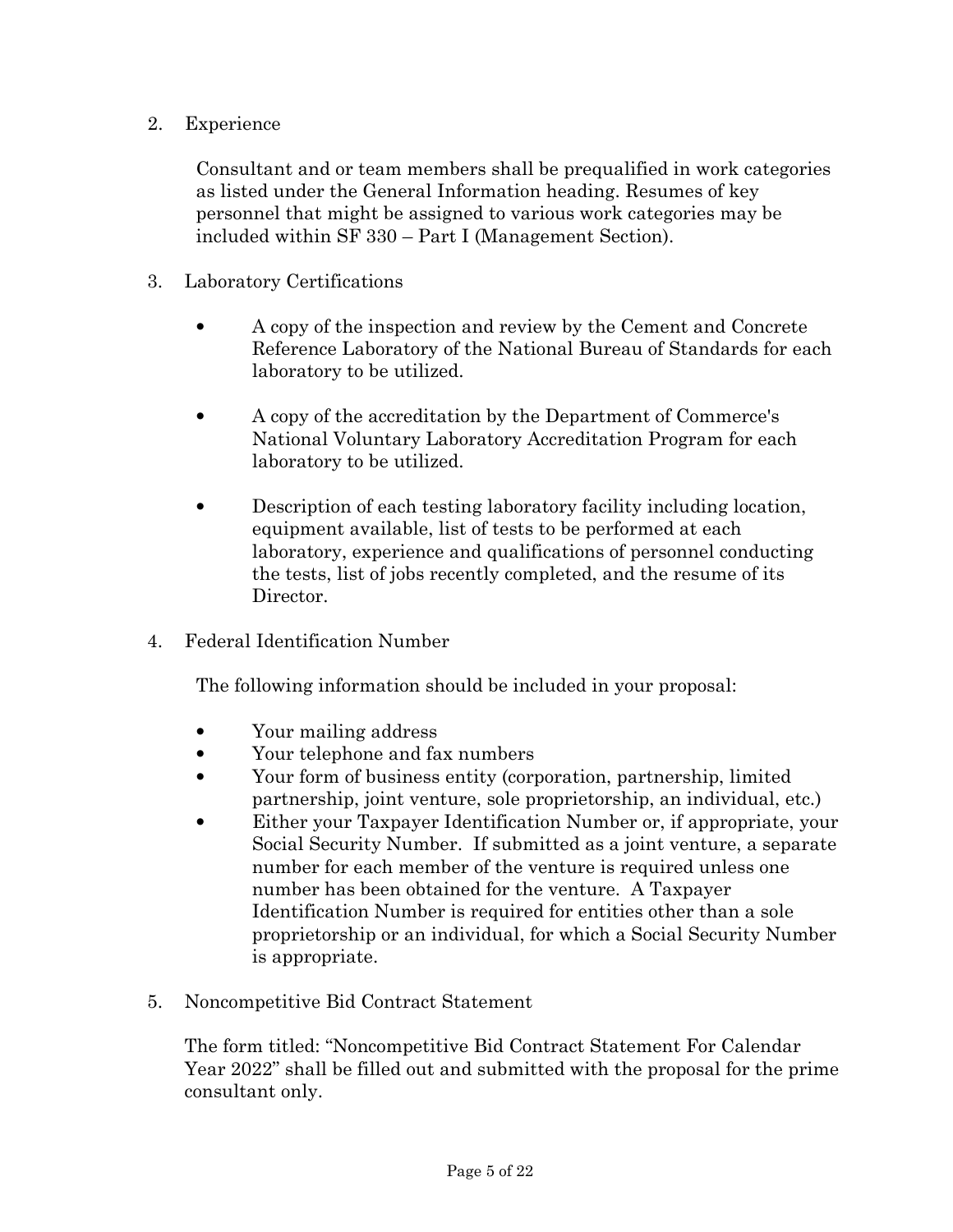6. Sub consultant Information

The following information is required for each sub consultant you intend to use:

- Subconsultant's name and mailing address
- Subconsultant's telephone and fax numbers
- A description of the work and the percentage that is anticipated the subconsultant will perform
- A list of projects, if any, on which your firm and the Subconsultant have both worked on

Provide a list of all sub-consultants (i.e. CSB and others), their work assignments and the percent of the projected work each will be performing. These lists are to be submitted in the Part "A" envelope with the qualification proposal.

7. Cleveland Area Business

The Cleveland Area Business Code contained in Chapter 187 of the Codified Ordinances, of Cleveland Ohio 1976 was enacted in an effort to increase the participation of local small business enterprises in City of Cleveland Contracts. The City has, therefore, established as one of its objectives, the meaningful involvement of Cleveland Small Businesses (CSB). Mayor's Office of Capital Projects has a participation goal of thirty (30) percent for Cleveland Small Businesses (CSB) on this contract.

Each Consultant representing itself as a Cleveland Area Small Business (CSB) within the OEO schedules must be certified with the Office of Equal Opportunity as a CSB, CSB/MBE or CSB/FBE. Certified CSB firms, to date can be found at:

City of Cleveland :: Certification and Compliance Reporting System (diversitycompliance.com)

(Under the "Business Description" enter key words for business description (e.g. engineering, architectural services, environmental, survey)

The proposal shall state the percentage of dollar participation of each consultant proposing services.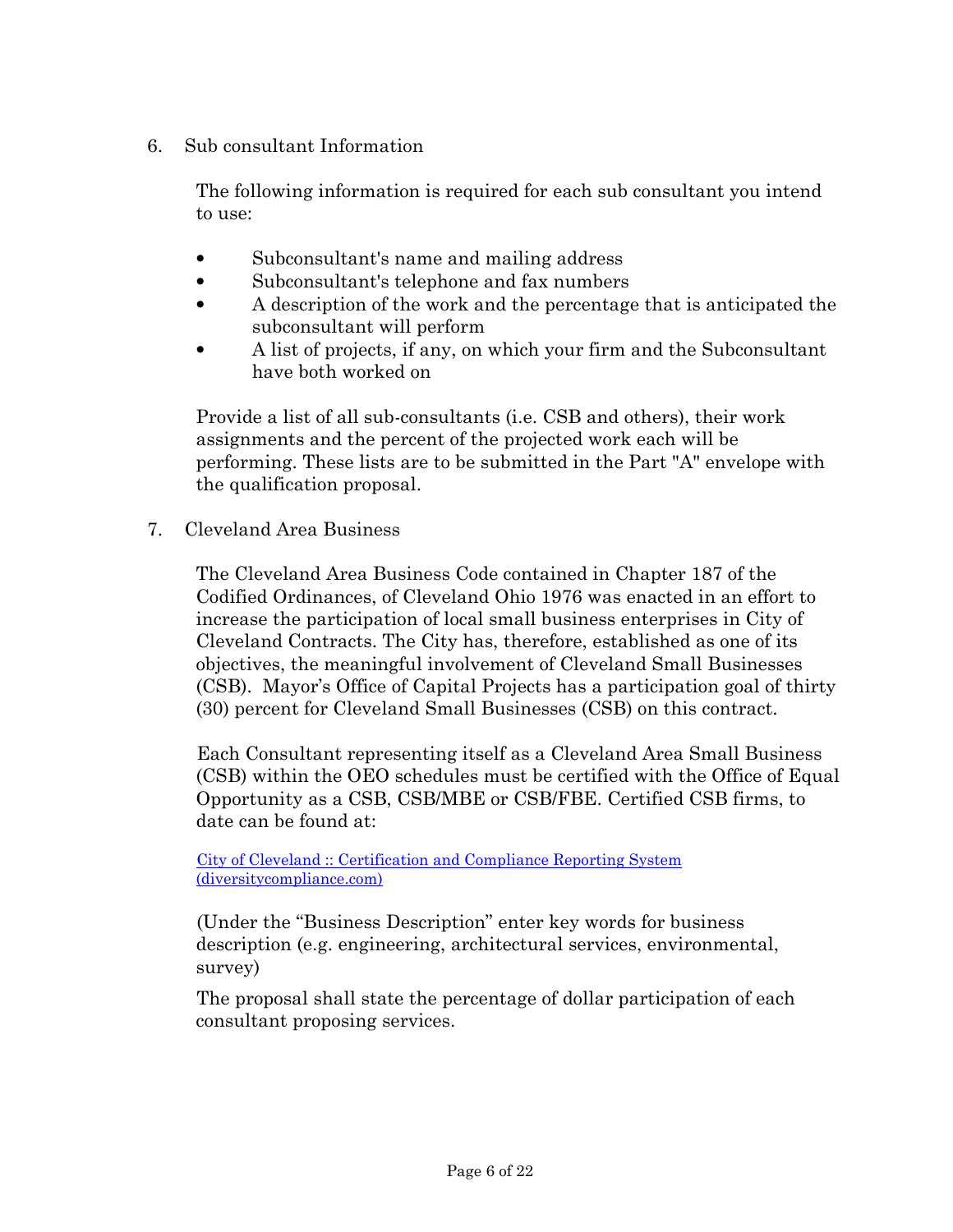### 8. Office of Equal Opportunity (OEO) Reports

Attached to this proposal are four (4) documents identified as "Contract Employment Report", Schedule 1 through 4, from the O.E.O. office. Although some terms, wording, descriptions, etc. in these documents do not necessarily apply to a professional services contract, the applicable forms must be completed and returned with your proposal. Note all subcontractors need to be listed on Schedule 2 and all sub consultants must execute Schedule 3. Please furnish two (2) unbound copies of Schedules 1 through 4, original signature, in the Part "B" envelope of your proposal. Return all schedules whether or not they apply to the project. The object of these forms is to facilitate OEO approvals. OEO will not evaluate MBE and FBE participation for professional service contracts. Consultant shall indicate/certify in Part "A" that schedules are included in Part"B" envelope. If the schedules are not provided and properly executed once Part"B" is opened, the proposal must be deemed non-responsive.

#### 9. Compensation

See "Proposal Fee Sheet" for the format desired.

#### A. Fee Definitions

Actual Cost Plus Net Fee with an upset maximum.

The City will pay actual salary, overhead and expenses up to the upset maximum, and the consultant is expected to complete the work as scoped within the fee stated. The Net Fee will be paid whether or not the upset maximum is achieved. The only method of revising the upset maximum is through a change in the scope of work. If a change of complexity is claimed and granted, the modification will contain a Net Fee of zero dollars.

Lump Sum Fee: This is a bottom line figure and includes salary, overhead and expenses. As with the Cost Plus Net Fee, the consultant is expected to complete the work as scoped at the fee stated, and the only method of revising the Lump Sum Fee is through a change in the Scope of Work. If a change in complexity is claimed and granted, the modification will contain a net fee of zero dollars.

The consultant shall submit the proposed number of man-hours for prime consultant and all subconsultants.

#### B. Fee Information Required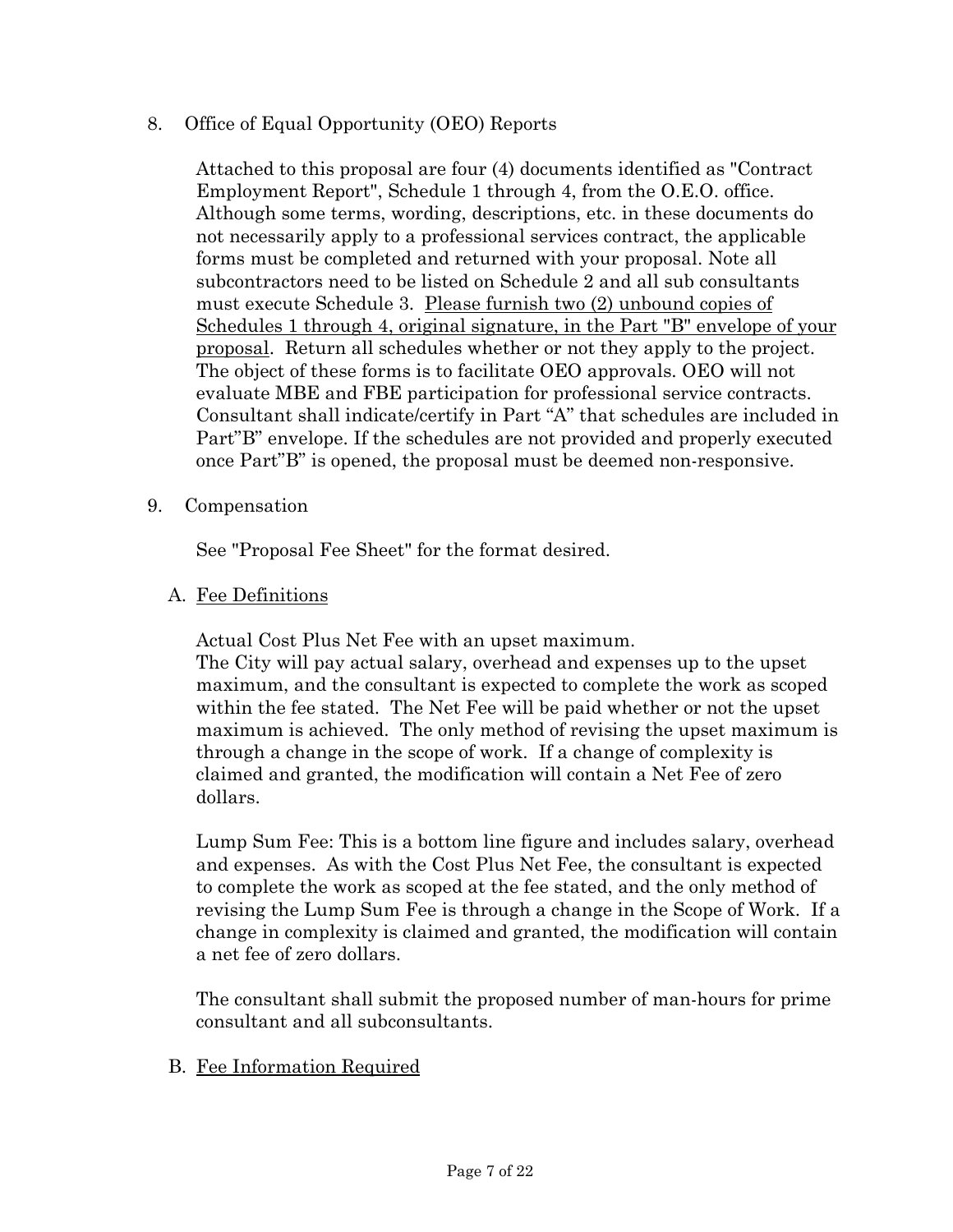If a fee based on Actual Cost Plus Net Fee with an upset maximum is offered, the proposal shall indicate the make-up of the fee hours, hourly rates, overhead, direct costs, and profit. Overhead percentage quoted shall remain in effect throughout the life of the basic contract. The source of the overhead rate quoted shall be identified; i.e., estimated, from an audit, etc. The hours quoted shall relate to a facet of the work involved. Work sheets (typed sheets not necessary) should be furnished for obtaining hours quoted. The weighted average rate per hour will be monitored on invoices and shall not exceed the rate from the proposal without justification. If a fee based on Lump Sum is offered, the proposal shall indicate the make-up of the fee hours and direct costs. The hours quoted shall relate to a facet of the work involved.

Work sheets (typed sheets not necessary) should be furnished for obtaining hours quoted. The intent is to show that the project has received a reasonable degree of estimation.

The consultant shall indicate the method that will be used to determine the fee should a contract modification become necessary. For example: hourly rate x multiplier + profit + expenses.

In estimating the fee, include any wage changes that can be reasonably anticipated over the life of the contract. A fee based on a percentage of the construction cost is not acceptable. A percentage of the fee mark-up on a subcontract will not be permitted.

Although the proposed fee is not the deciding factor in the selection process, it will be evaluated along with the other criteria specified herein.

#### 10. City

Overall contract administration, coordination and drawing review will be furnished by the City of Cleveland through:

Richard J. Switalski, P.E. Administration Bureau Manager Division of Engineering & Construction 601 Lakeside Avenue, Room 518 Cleveland, OH 44114-1015 Telephone: (216) 664-2381

11. Consultant Eligibility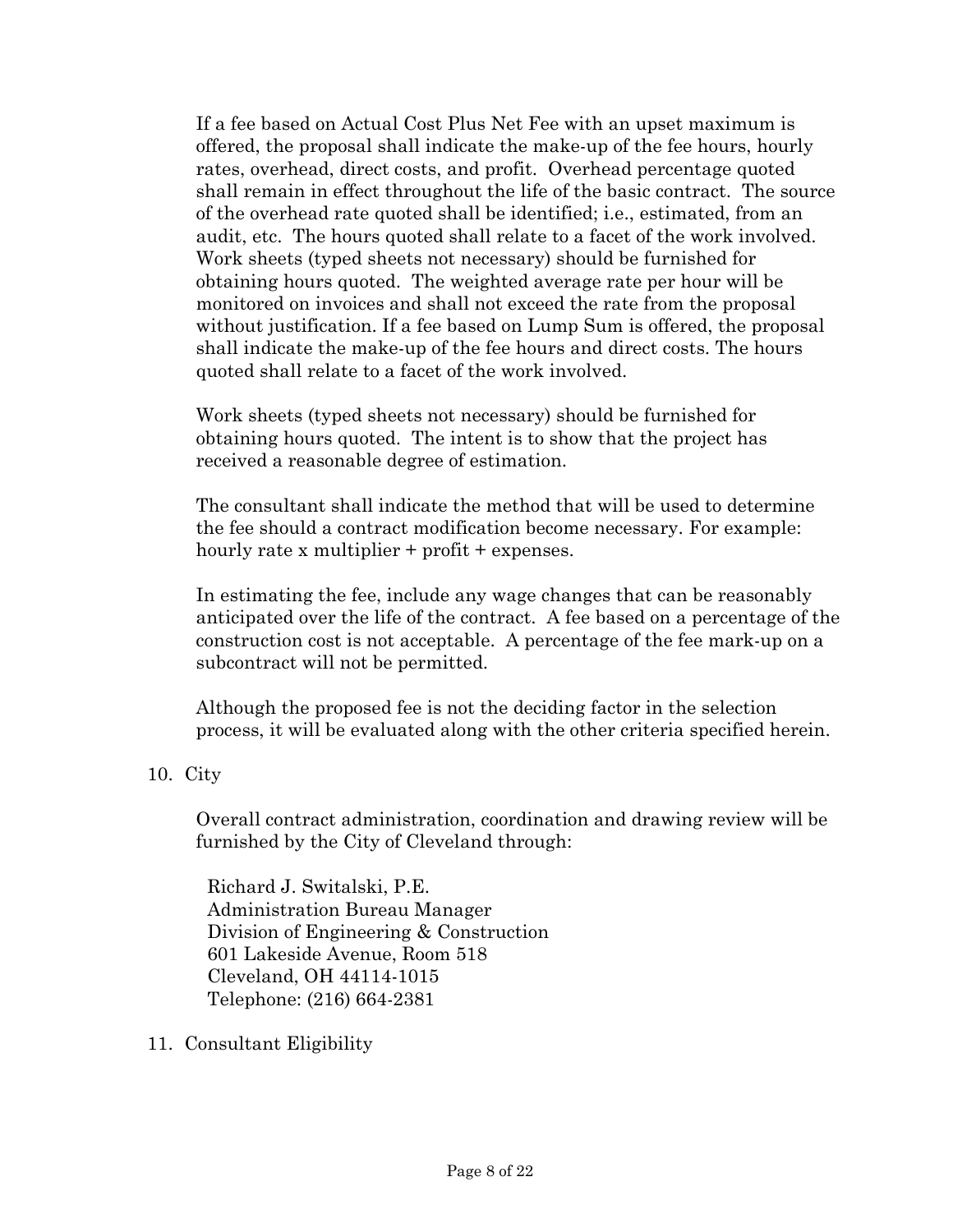To be eligible for this award, the proposer shall not have received a contract with the Division of Engineering & Construction from January 4, 2021 to December 21, 2021.

#### 12. Submittal Procedure

Your proposal shall be submitted in two (2) parts and identified (marked) as follows: Part "A" shall be the response to the qualifications and technical aspects of the RFP. Include the required two (2) additional unbound copies of the "Contract Employment Report" in Part "B" and the "Noncompetitive Bid Contract Statement" in Part "A" envelope. Part "B" shall be in a separate sealed envelope and contain the proposed fee, on company letterhead, and signed with supporting data for the services requested. Interested parties should submit three (3) copies of their proposal no later than the time and date stated on the cover letter to:

Richard J. Switalski, P.E. Division of Engineering and Construction 601 Lakeside Avenue, Room 518 Cleveland, OH 44114-1015

The additional copies of your proposal may be required for internal processing if your proposal is accepted by the City.

13. Proposal as a Public Record

Under the laws of the State of Ohio, all parts of a proposal, other than trade secret or proprietary information and the fee proposal, may be considered a public record which, if properly requested, the City must make available to the requested for inspection and copying. Therefore, to protect trade secret or proprietary information, the Proposer should clearly mark each page – but only that page – of its proposal that contains that information. The City will notify the proposer if such information in its proposal is requested, but cannot, however, guarantee the confidentiality of any proprietary or otherwise sensitive information in or with the proposal. Blanket marking of the entire proposal as "proprietary" or "trade secret" will not protect an entire proposal and is not acceptable.

14. Cleveland Area Business Code

Requirements: During performance of the Agreement, Contractor shall comply with all applicable requirements of the *Cleveland Area Business Code*, Chapter 187 of the Codified Ordinances of Cleveland, Ohio, 1976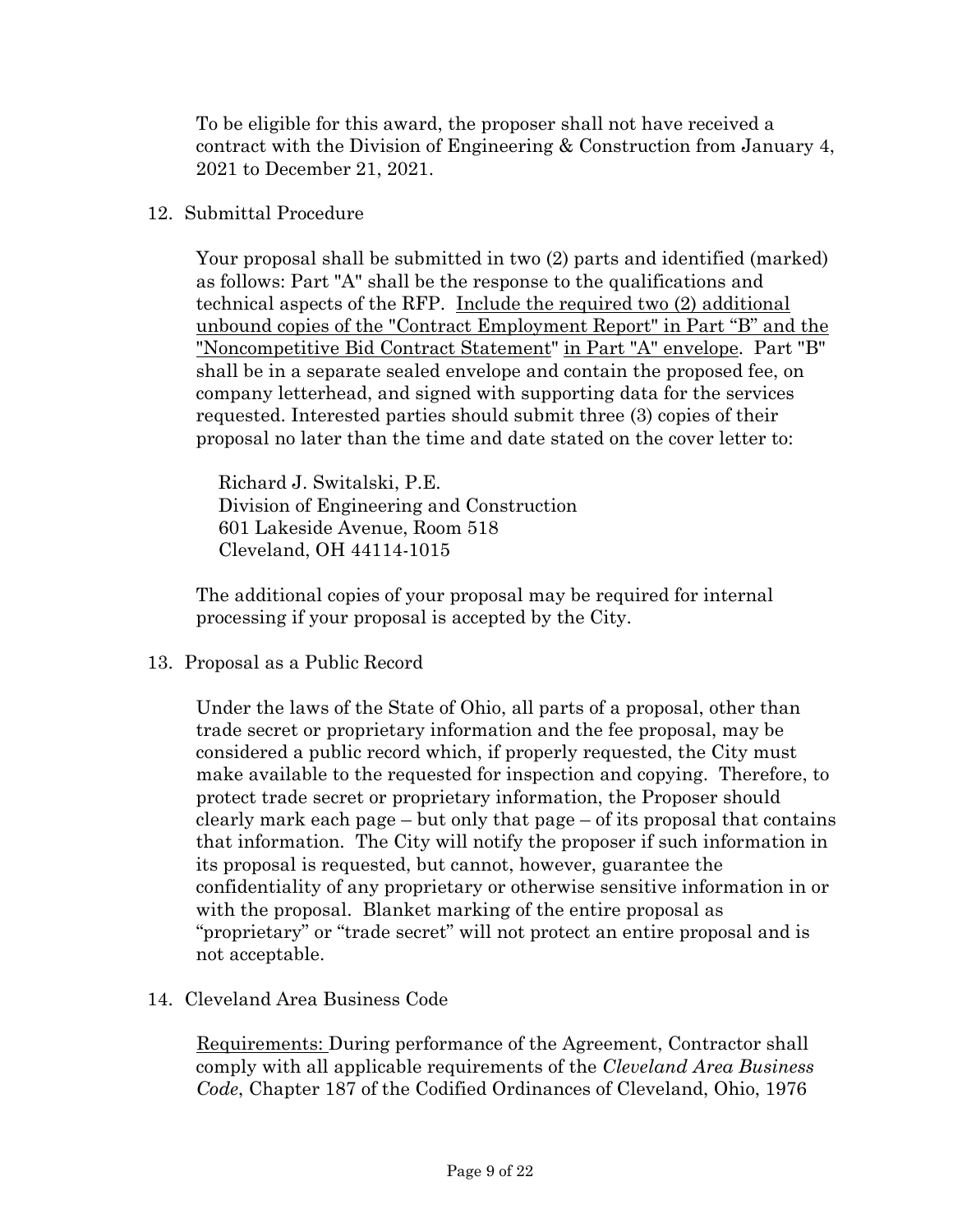("C.O."), and any *Regulations* promulgated under the *Code*, which *Code* and *Regulations* are incorporated into and made part of this RFP by this reference as fully as if rewritten in it or attached. Specifically, compliance under any resulting agreement shall include, but not be limited to, the Contractor's:

- Compliance with its proposal representations regarding CSB, MBE, and/or FBE participation in performance of the Agreement;
- Compliance and cooperation with Project Monitors, whether from the Mayor's Office of Equal Opportunity (the "OEO") or the contracting department;
- Accurate, complete, and on-time submission of all reports, forms, and documents including, but not limited to, employment reports, certified payrolls, monitoring forms, and other information the Director of the OEO may require, whether in printed or electronic form, to ascertain and verify Contractor's compliance; and
- Attendance at and participation in all required project meetings, including OEO compliance meetings, and progress meetings called by the contracting department director(s) at key intervals during performance of the contract services (e.g. 25% completion, 50% completion, 75% completion).

Failure to Comply: When determining the contractor's future eligibility for a City contract, the City shall consider a contractor's failure to comply with the representations of its proposal and the requirements under the Code as a failure to faithfully perform a contract.

- a) Under the *Cleveland Area Business Code*, the City of Cleveland is firmly committed to assisting Minority Business Enterprise (MBEs), Female Business Enterprises (FBEs), and Cleveland – area small businesses (CSBs) by providing and enhancing economic opportunities to participate in City contracts. The successful proposer for a contract will be a firm that shares the commitment. Accordingly, a proposer is strongly encouraged to utilize the services of qualified MBE/FBE/CSB sub-consultants that are certified by the Mayor's Office of Equal Opportunity (the "OEO") in its proposal.
- b) The standard subcontracting goal for professional services contracts is 10% Cleveland Area Small Business ("CSB") subcontractor participation. Please review the attached Office of Equal Opportunity documents to ascertain the goal for the proposed contract. Proposers are required to make a good-faith effort to subcontract portions of the work to certified Minority Business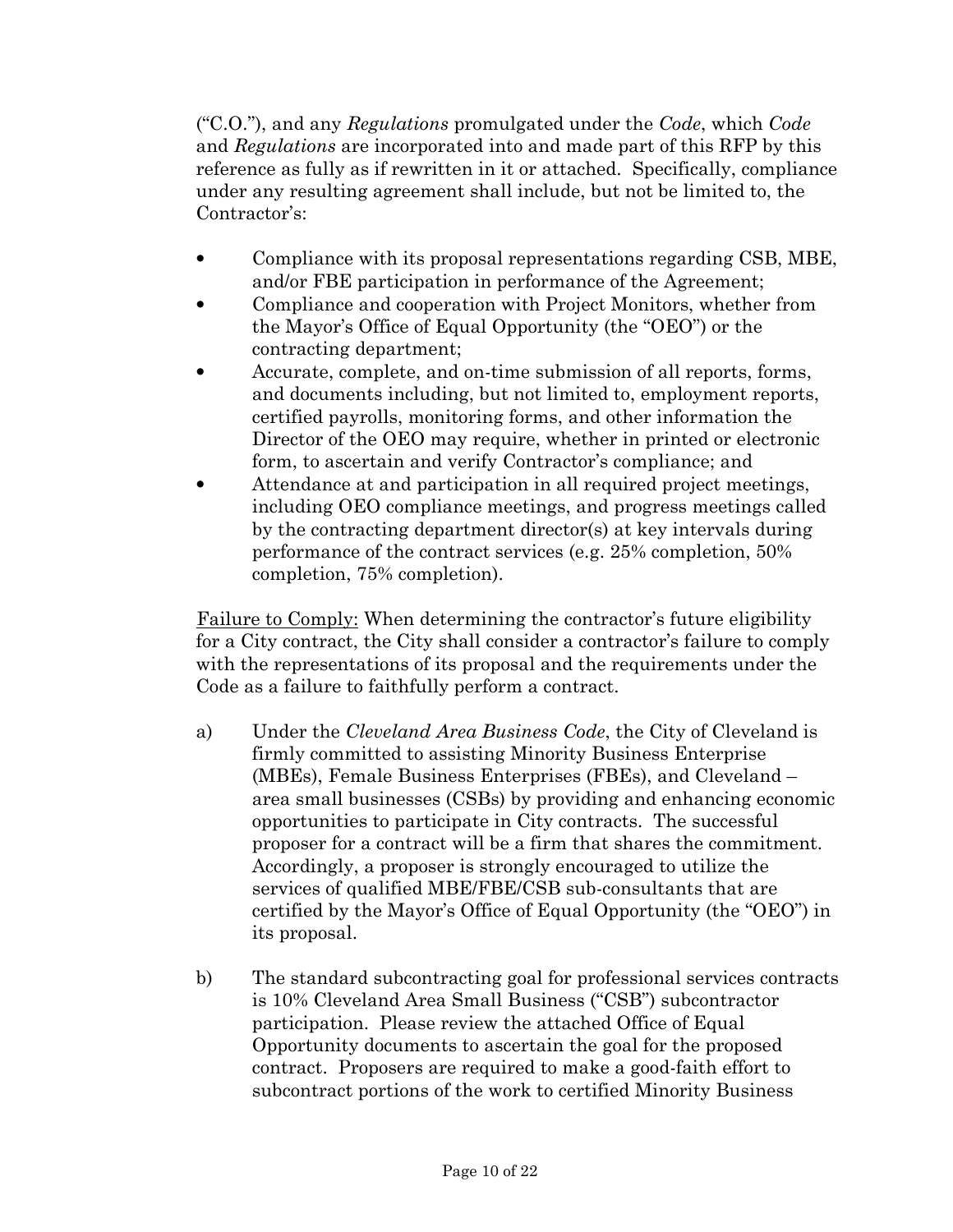Enterprise ("MBE"), Female Business Enterprise ("FBE"), and CSB firms, consistent with the subcontracting goal(s) applicable to this RFP.

c) To document its good-faith effort to utilize certified MBE, FBE and CSB sub-consultants, each proposer must complete Schedules 1 through 4 found in the Cleveland Area Business Code – Notice to Bidders and Schedules. These schedules identify the Proposer's proposed use of MBE, FBE and CSB sub-consultants on the project, which evidences the proposer's good-faith effort to obtain the participation of certified sub-consultants. The Proposer shall submit the completed forms with its proposal in Part B and they will be forwarded to the City's Office of Equal Opportunity for evaluation. Failure to submit complete schedules may result in the rejection of a proposal.

Proposers may obtain a listing of firms certified by the OEO as CSBs, MBEs, and FBEs on the City's website at

City of Cleveland :: Certification and Compliance Reporting System (diversitycompliance.com)

Proposers are responsible for obtaining the most current list and for contacting potential CSB/MBE/FBE sub consultants. The City assumes no responsibility for matching prime consultants with qualified, certified MBE, FBE, and/or CSB sub-consultants.

The City Office of Equal Opportunity will monitor participation of MBE, FBE and /or CSB sub-consultants throughout the duration of the engagement or project. The successful proposer, as contractor, will be responsible for providing the OEO with all information necessary to facilitate this monitoring.

The *Cleveland Area Business Code*, any *Regulations* promulgated under the *Code*, and the OEO *Notice to Bidders & Schedules* are, by this reference, incorporated in and made part of this solicitation and any resulting contract as fully as if written in it or attached.

d) The successful proposer, as contractor, will be required to comply with all terms, conditions, and requirements imposed on a "contractor" in the following Equal Opportunity Clause, Section 187.22(b) of the Cleveland Codified Ordinances, and shall make the Clause part of every subcontract or agreement entered into for services or goods and binding on all persons and firms with which the proposer may deal, as follows: No Contractor shall discriminate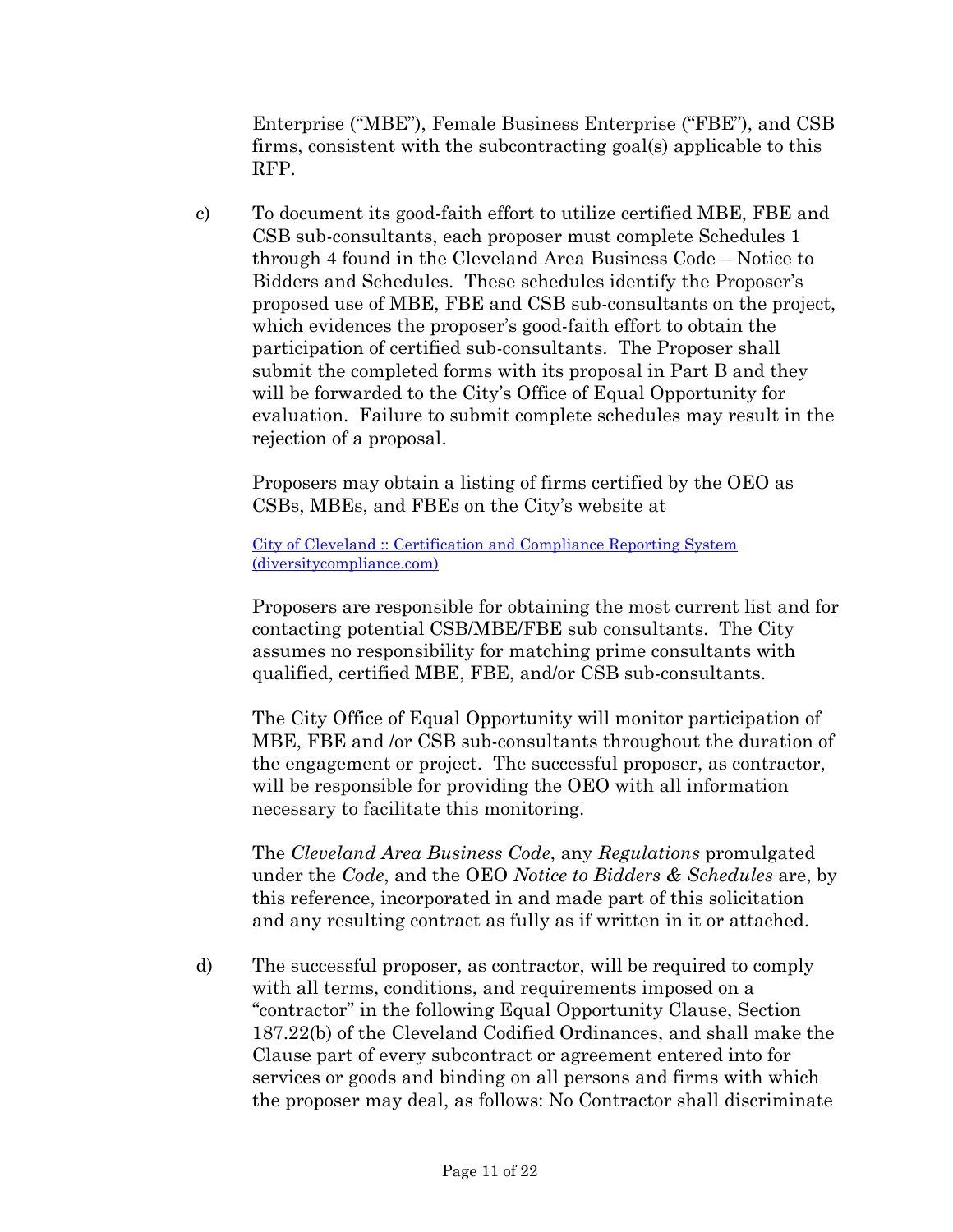against any employee or applicant for employment because of race, religion, color, sex, sexual orientation, national origin, age, disability, ethnic group or Vietnam-era or disable veteran status. Contractors shall take affirmative action to ensure that applicants are employed and that employees are treated during employment without regard to race, religion, color, sex, sexual orientation, national origin, age, disability, ethnic group or Vietnam-era or disabled veteran status. As used in this chapter, "treated" means and includes without limitation the following: recruited whether by advertising or other means; compensated, whether in the form of rates of pay or other forms of compensation; selected for training, including apprenticeship, promoted, upgraded, demoted, transferred, laid off and terminated. Contractors shall post in conspicuous places available to employees and applicants for employment, notices to be provided by the hiring representative of contractors sitting forth the provisions of this nondiscrimination clause.

- e) Within 60 calendar days after entering into a contract, the successful Proposer, as Contractor, shall file a written affirmative action program with the OEO containing standards and procedures and representations assuring that the Contractor affords all qualified employees and applicants for employment equal opportunities in the Contractor's recruitment, selection, and advancement processes.
- 15. Term of Proposal's Effectiveness

By submission of a proposal, the Proposer agrees that its proposal will remain effective and eligible for acceptance by the City until the earlier of the execution of a final contract or 240 calendar days after the proposal submission deadline (the "Proposal Expiration Date").

16. Execution of a Contract

The Successful Proposer shall, within ten (10) business days after receipt of a contract prepared by the City Director of Law, exclusive of Saturdays, Sundays and holidays, execute and return the contract to the City together with evidence of proper insurance and intent to conform to all requirements of the contract. Attached hereto or which are a part hereof and all applicable federal, state and local laws and ordinances prior to or at the time of execution of the contract.

17. "Short-listing"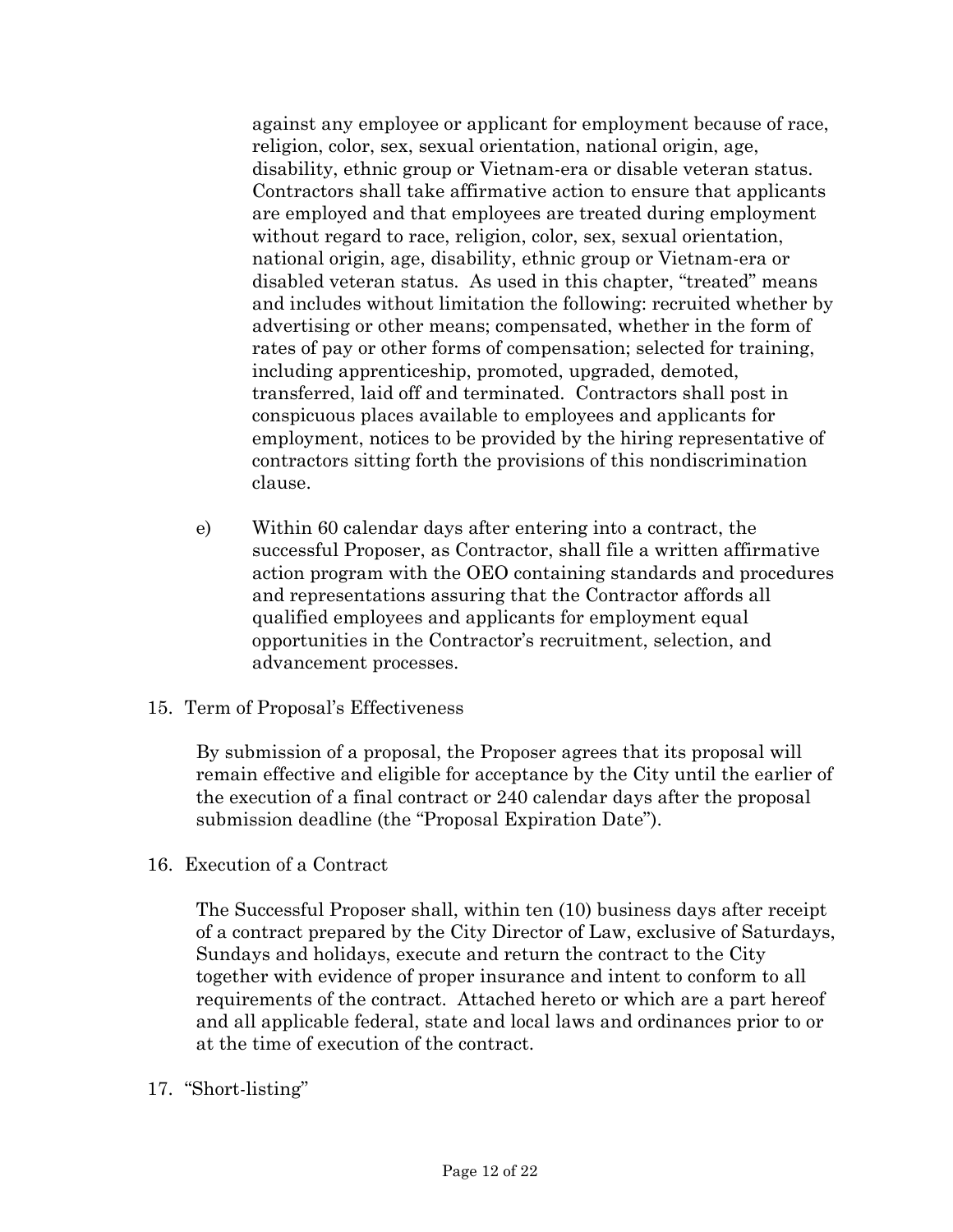The City reserves the right to select a limited number (a "shortlist") of Proposers to make an oral presentation of their qualifications, proposed services, and capabilities. The City will notify the Proposers selected for oral presentation in writing.

#### 18. Proposer's Familiarity with RFP; Responsibility for Proposal

By submission of a proposal, the Proposer acknowledges that it is aware of and understands all requirements, provisions, and conditions in and of this RFP and that its failure to become familiar with all the requirements, provisions, conditions, and information either in this RFP or disseminated either at a pre-proposal conference or by addendum issued prior to the proposal submission deadline, and all circumstances and conditions affecting performance of the services to be rendered by the successful proposer will not relieve it from responsibility for all parts of its Proposal and, if selected for contract, its complete performance of the contract in compliance with its terms. Proposer acknowledges that the City has no responsibility for any conclusions or interpretations made by Proposer on the basis of information made available by the City. The City does not guarantee the accuracy of any information provided and Proposer expressly waives any right to a claim against the City arising from or based upon any incorrect, inaccurate, or incomplete information or information not otherwise conforming to represented or actual conditions.

#### 19. Interpretation:

The City is not responsible for any explanation, clarification, interpretation, representation or approval made concerning this RFP or a Proposal or given in any manner, except by written addendum. The City will mail, e-mail, or otherwise deliver one copy of each addendum issued, if any, to each individual or firm that requested and received a RFP. Any addendum is a part of and incorporated in this RFP as fully as if originally written herein.

#### 20. Insurance:

The Successful Proposer, at its expense, shall at all times during the term of the contract resulting from this RFP, maintain the following insurance coverage. The insurance company (ies) providing the required insurance shall be authorized by the Ohio Department of Insurance to do business in Ohio and rated "A" or above by A.M. Best Company or equivalent. The Successful Proposer, as contractor, shall provide a copy of the policy or policies and any necessary endorsements, or a substitute for them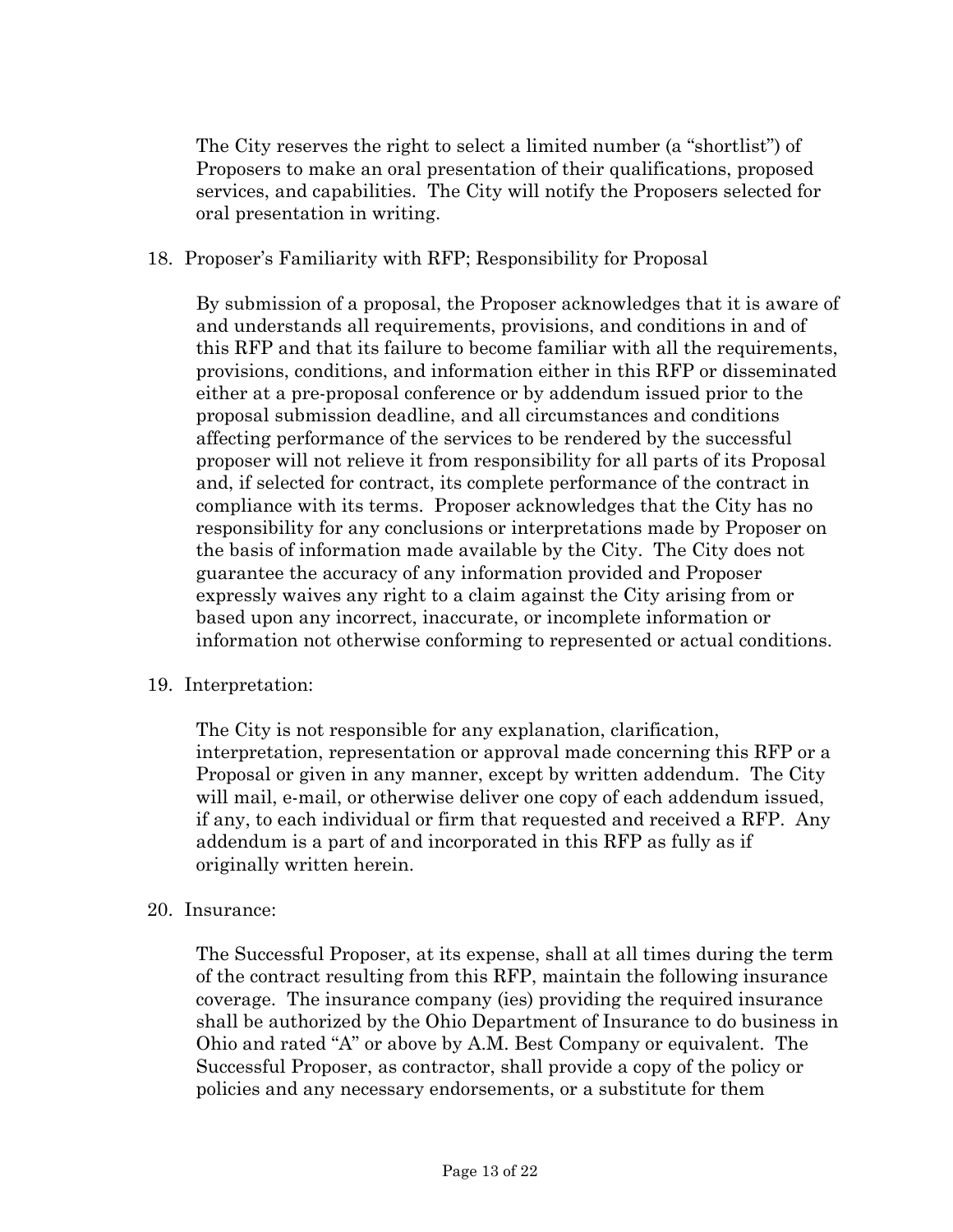satisfactory to and approved by the Director of Law, evidencing the required insurances upon execution of the contract.

The consultant shall indemnify and save harmless the City of Cleveland and/or any other City or agency as required from and against all suits or claims that may be based upon any injury to persons or damage to property arising out of any error, omission or negligent act of the consultant or its subcontractor. The consultant shall, at its own expense, defend the City of Cleveland and/or any other City or agency as required in all litigation, pay all attorney's fees, damages, court costs and other expenses arising from such claims in connection therewith.

The City will require the successful proposer to maintain comprehensive general public and professional liability insurance insuring the consultant against the indemnification obligation stated above.

The comprehensive general liability insurance policy only shall name the City as additional insured, shall have limits of not less than \$500,000.00 for injuries, including accidental death, to one person and not less than \$1,000,000.00 on account of one occurrence involving more than one person, and property insurance in an amount of not less than \$200,000.00, and shall be primary with respect to the consultant's general liability, notwithstanding any other insurance covering the City. The professional liability insurance shall have limits of not less than \$100,000.00 for any one incident.

The consultant shall also carry full insurance coverage on drawings, specifications and other valuable information against loss by fire damage, destruction, theft, etc., while said documents are on their premises, of not less than \$10,000.00.

The cost of the insurance coverage shall be included in the base fee.

# **PROPOSAL EVALUATION; SELECTION CRITERIA**

## **Selection Criteria**

Selection shall be based on the following:

- 1. Management Laboratory Inspection, Review and Accreditation.
- 2. Experience of personnel assigned for geotechnical and environmental engineering, noncomplex roadway design, minor bridge inspection, major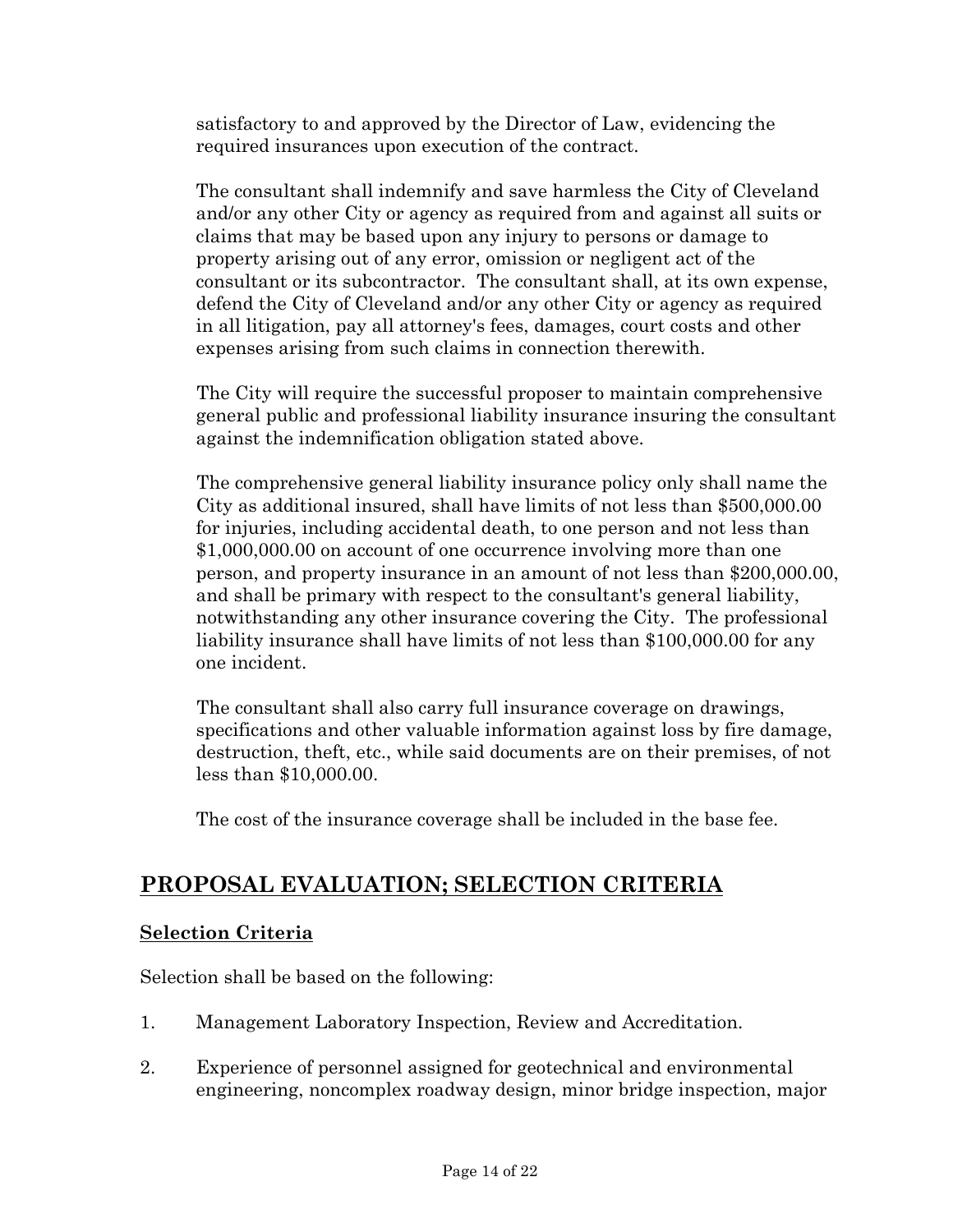bridge inspection, basic signal design, right of way acquisition, lift bridge (structural, mechanical and electrical), survey, subsurface utility investigation and sewer tv inspection. Only resumes of key personnel and/or firm qualifications (i.e. subsurface investigation, sewer tv inspection) are necessary.

- 3. Experience of the firm and subconsultants on projects that they worked together on in the past. It is strongly encouraged that proposers consider meaningful partnerships that reflect active local and/or minority participation in their proposal.
- 4. CSB Participation
- 5. Responsiveness to RFP
- 6. Quality Assurance
- 7. Fee

The following procedure will be used in evaluating the proposals:

- 1. Based upon the technical data furnished the proposals will be ranked in an order of preference.
- 2. At this point the fee envelope will be opened.
- 3. The proposed fees of the top ranked firm will be reviewed for compliance to industry standards. The City may enter into negotiations with the prime and subconsultants in order to bring the rates more in line with these standards.
- 4. Should that endeavor fail, the City would then proceed to the second ranked firm, etc., until the most qualified firm at the best fee has been selected.

The City's Rights and Requirements

The Director, at his/her sole discretion, may require any Proposer to augment or supplement its proposal or to meet with the City's designated representatives for interview or presentation to further describe the Proposer's qualifications and capabilities. The requested information, interview, meeting, or presentation shall be submitted or conducted, as appropriate, at a time and place the Director specifies.

Disqualification of a Proposer/Proposal: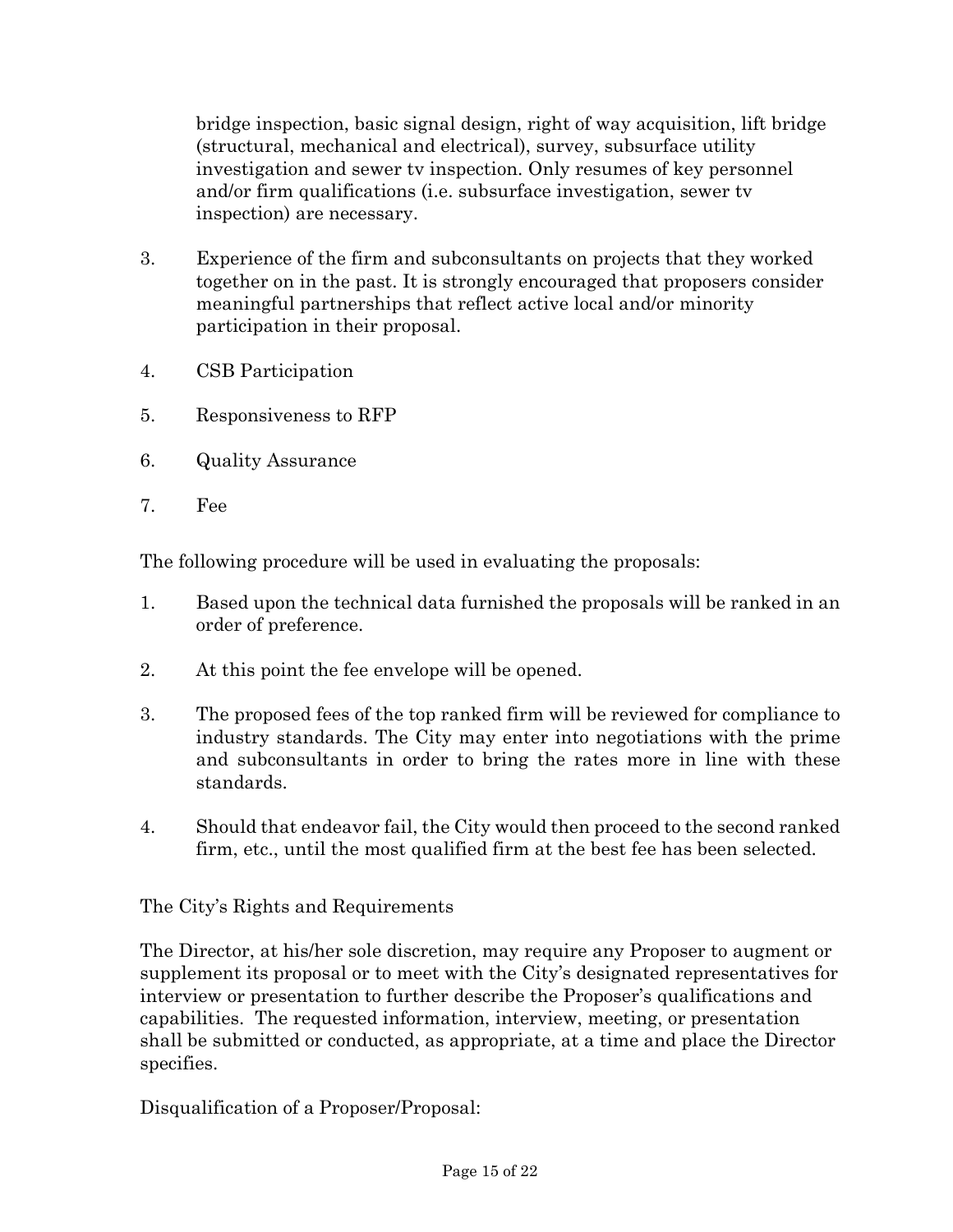The City does not intend by this RFP to prohibit or discourage submission of a proposal that is based upon a Proposer's trade experience in relation to the nature or scope of work, services, or product(s) described in this RFP or to prescribe the manner in which its services are to be performed or rendered.

The City will not be obligated to accept, however, significant deviations from the work or services sought by this RFP, including terms inconsistent with or substantially varying from the services or the financial and operational requirements of the RFP, as determined solely by the City. The City reserves the right to reject any proposal that does not furnish or is unresponsive to the information required or requested herein. The City reserves the right to reject any proposal or waive or to accept any deviation from this RFP or in any step of the proposal submission or evaluation process so as to approve the award of the contract considered in the City's best interest, as determined in the City's sole discretion.

Although the City prefers that each Proposer submit only one proposal including all alternatives to the proposal that the Proposer desired the City to consider, it will accept proposals from different business entities or combinations having one or more members in interest in common with another Proposer. The City may reject one or more proposals if it has reason to believe that proposers have colluded to conceal the interest of one or more parties in a proposal, and will not consider a future proposal from a participant in the collusion. In addition, the City will not accept a proposal from or approve a contract to any Proposer that is in default as surety or otherwise upon an obligation to the City or has failed to perform faithfully any previous agreement with the City, or is currently in default under any agreement with the City.

The City reserves the right to reject any or all proposals. Failure by a Proposer to respond thoroughly and completely too all information and document requests in this RFP may result in rejection of its proposal. Further, the City reserves the right to independently investigate the financial status, qualifications, experience, and performance history of a Proposer.

The City reserves the right to cancel the approval or authorization of a contract award, with or without cause, at any time before its execution of a contract and to later enter into a contract that varies from the provisions of this RFP, if agreed to by another Proposer.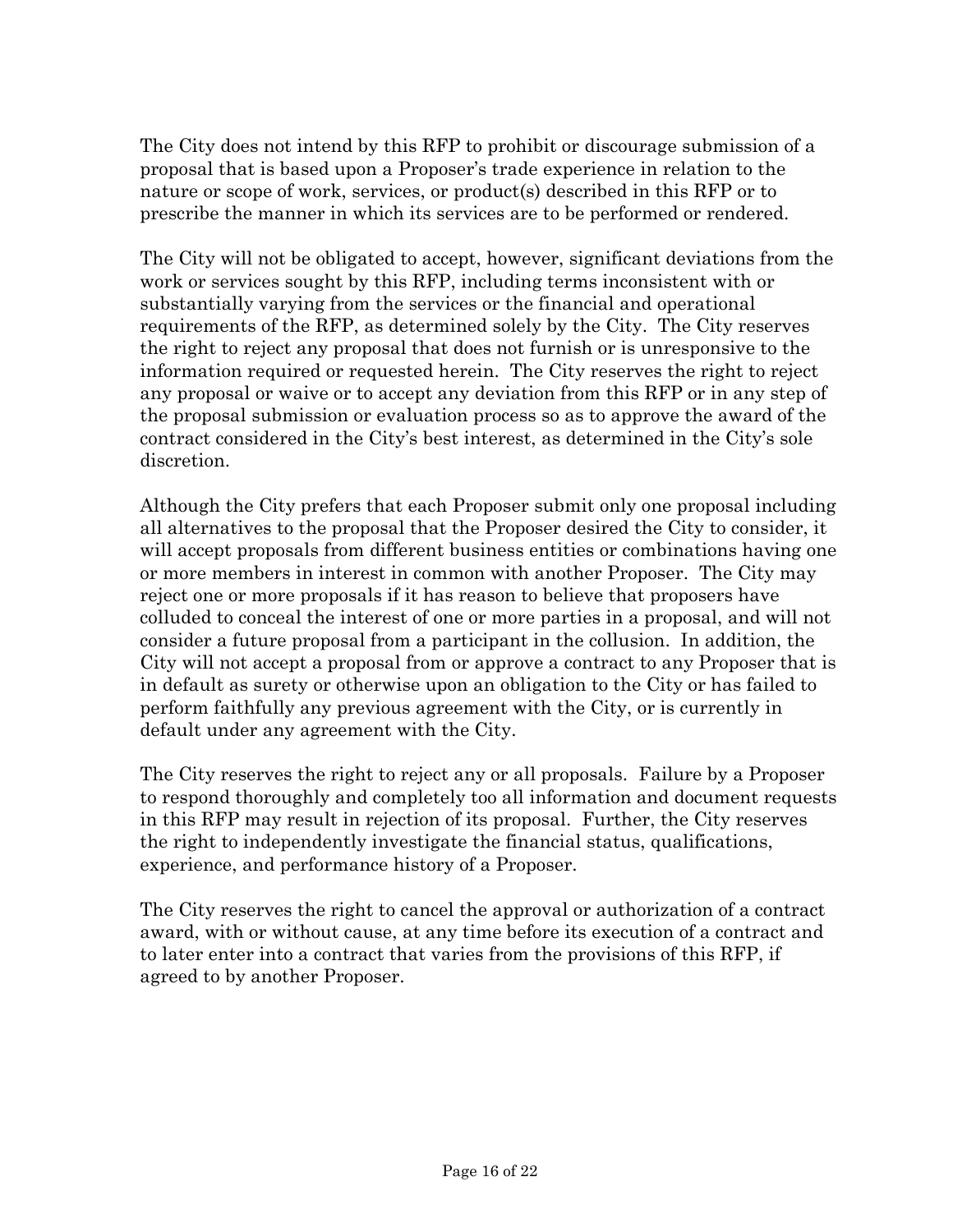# **APPENDIX A: CONSTRUCTION SERVICES**

# Construction Inspector Inspector

Under supervision of the Construction Manager or the City of Cleveland Construction Division, the Construction Inspector will be assigned to the Citywide Tree Damaged Sidewalk Program (TDS). The TDS program involves the removal and replacement of sidewalk panels that have lifted from overgrown tree roots. The Construction Inspector will field mark the limits of the affected sidewalk panels for removal and replacement by the Contractor, will ensure adherence to City Sidewalk Standards, keep daily records and quantity measurements of field activities.

Construction Inspector shall be ODOT pre-qualified and shall meet the following minimum requirements: 18 months of Construction Technical Experience AND Associate Degree in: Civil Engineering Technology OR Associate Degree in: Construction Engineering Technology.

The Construction Inspector fee shall be paid hourly inclusive of all direct and indirect costs. Timekeeping shall start from the time the Construction Inspector arrives on site and shall stop when Construction Inspector leaves the site. The Construction Inspector shall have proper communication equipment Tablet, a Phone, and any other equipment so as to be able to instantly communicate with the City in writing (Excel, Word, E-mail) and to convey photos.

# **Construction Manager**

Under the direction of the City, the Construction Manager will coordinate field activities, will ensure the intent of the Tree Damaged Sidewalk Program is being met efficiently and in accordance with the Construction Documents, will provide bi-weekly reports on the status of the project or as requested by the City, attend progress meetings, provide minutes of meetings, schedules, coordinate with stakeholders, and any other construction related service requested by the City for this program.

Minimum Construction Manager Qualifications shall be an Engineer In Training (E.I.), with Proficiency in Microsoft Word, Outlook, Excel, and Microsoft Projects.

The Construction Manager fee shall be paid hourly inclusive of all direct and indirect costs.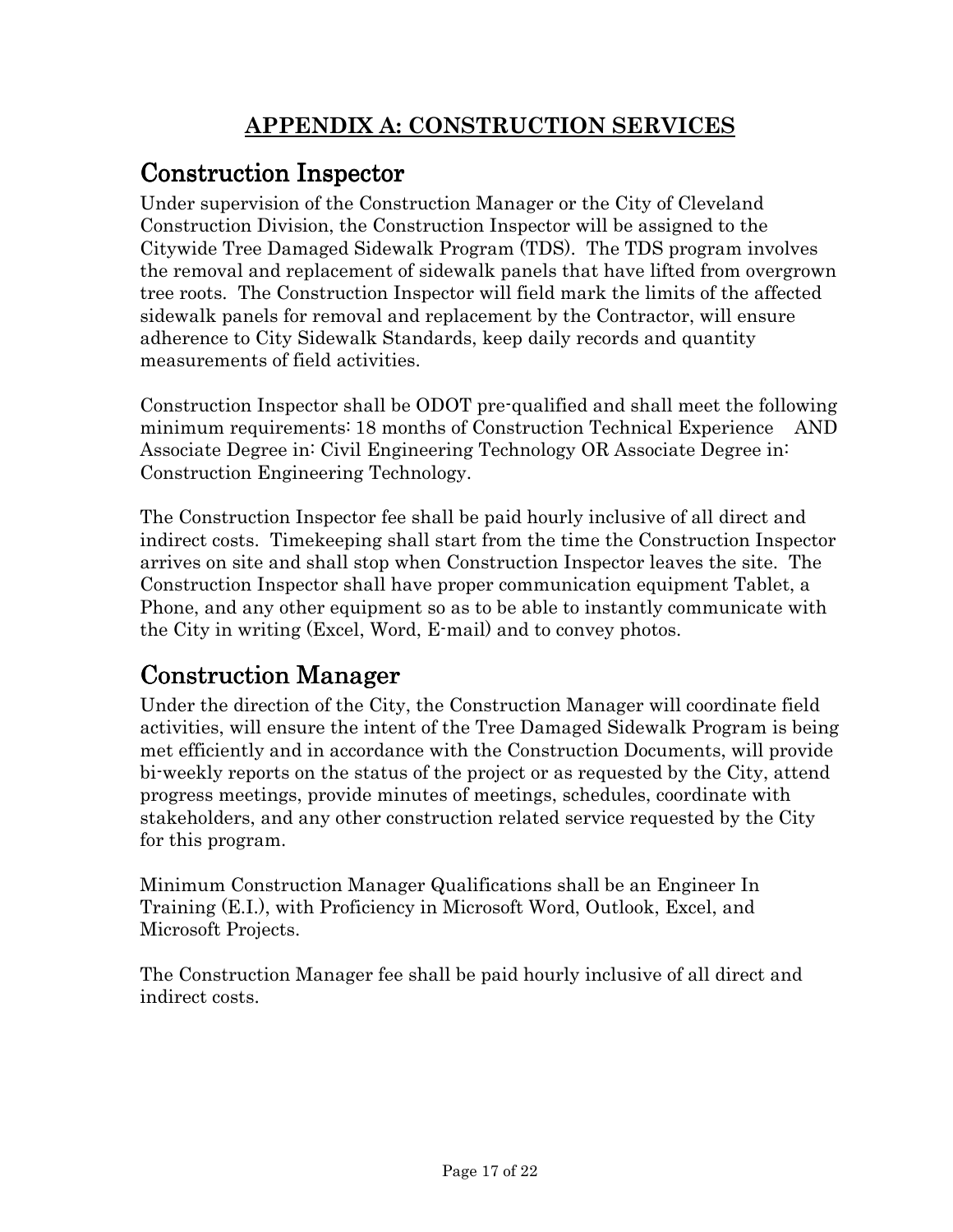# **APPENDIX B: PROJECT ARBORIST**

Under the direction of the City of Cleveland, Division of Urban Forestry and Division of Engineering & Construction, the Project Arborist will be charged with overseeing, documenting and recommending, and directing tree preservation strategies on the Citywide Tree Damaged Sidewalk Program and any other Construction Projects in accordance with City Established Standards and Requirements.

Duties of the Project Arborist include but are not limited to the following; Preparing a tree assessment report that will contain the following data as collected during the tree and site inspection:

- 1. Tree address
- 2. Tree genus
- 3. Tree condition (dead, poor, fair, good, excellent) The arborist can use letters to indicate condition (i.e. d=dead, p=poor, f=fair, g=good, e=excellent)
- 4. Tree diameter at breast height measured at 4.5 feet above the ground
- 5. Tree cell location and number
- 6. Percentage of stem girdling roots at the base
- 7. Structural defects (i.e. decay, cracks, co-dominant stems, dead wood, broken or hanging limbs)
- 8. Depth of roots found using a probe (at grade, above grade, below grade)
- 9. Estimated diameter of visible roots
- 10. The distance from the trunk the roots will be pruned.
- 11. Recommendation (root prune and retain tree, root prune and remove tree, root grind and remove tree, no root pruning needed, curve sidewalk etc.).
- 12. Field Marking root pruning and canopy pruning limits.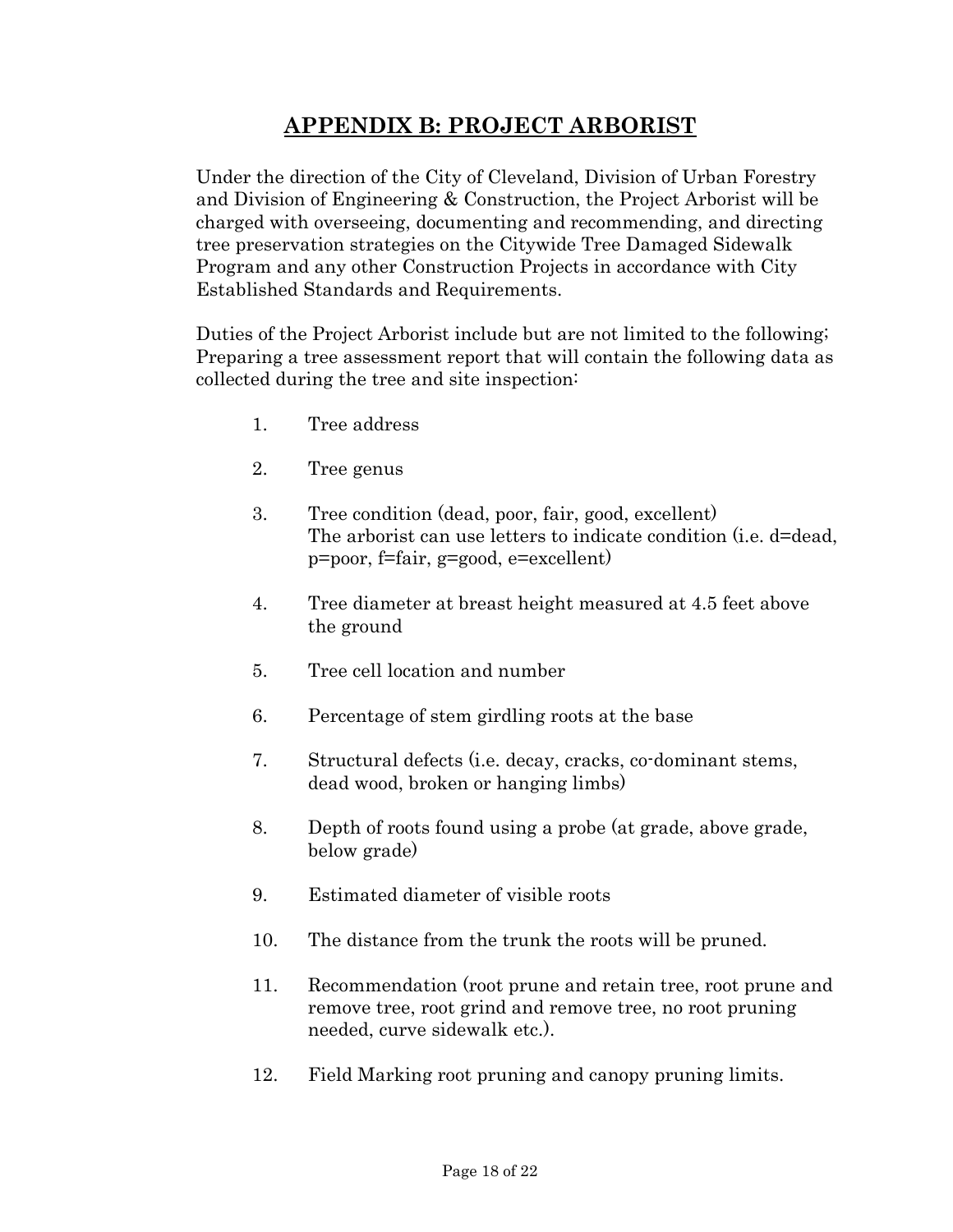13. Periodic oversight (QA/QC) of field operations to ensure adherence to proper construction methods.

The Project Arborist (informational list attached) shall be one of the following professionals:

- a) International Society of Arboriculture (ISA) Certified Arborist
- b) International Society of Arboriculture Board Certified Master Arborist (BCMA)
- c) American Society of Consulting Arborists (ASCA) Consulting Arborist
- d) ISA Tree Risk Assessor
- e) ISA Municipal Specialist

The Project Arborist fee shall be paid hourly inclusive of all direct and indirect costs. Timekeeping shall start from the time the Arborists arrives on site and shall stop when Arborist leaves the site. Arborist shall have proper communication equipment such as a tablet, phone, and any other equipment so as to be able to instantly communicate with the City in writing (Excel, Word, Email) and to convey photos.

Certified Arborists are provided in Table 1 for your information. It is the Consultant's responsibility to confirm the proposed Arborist certification compliance.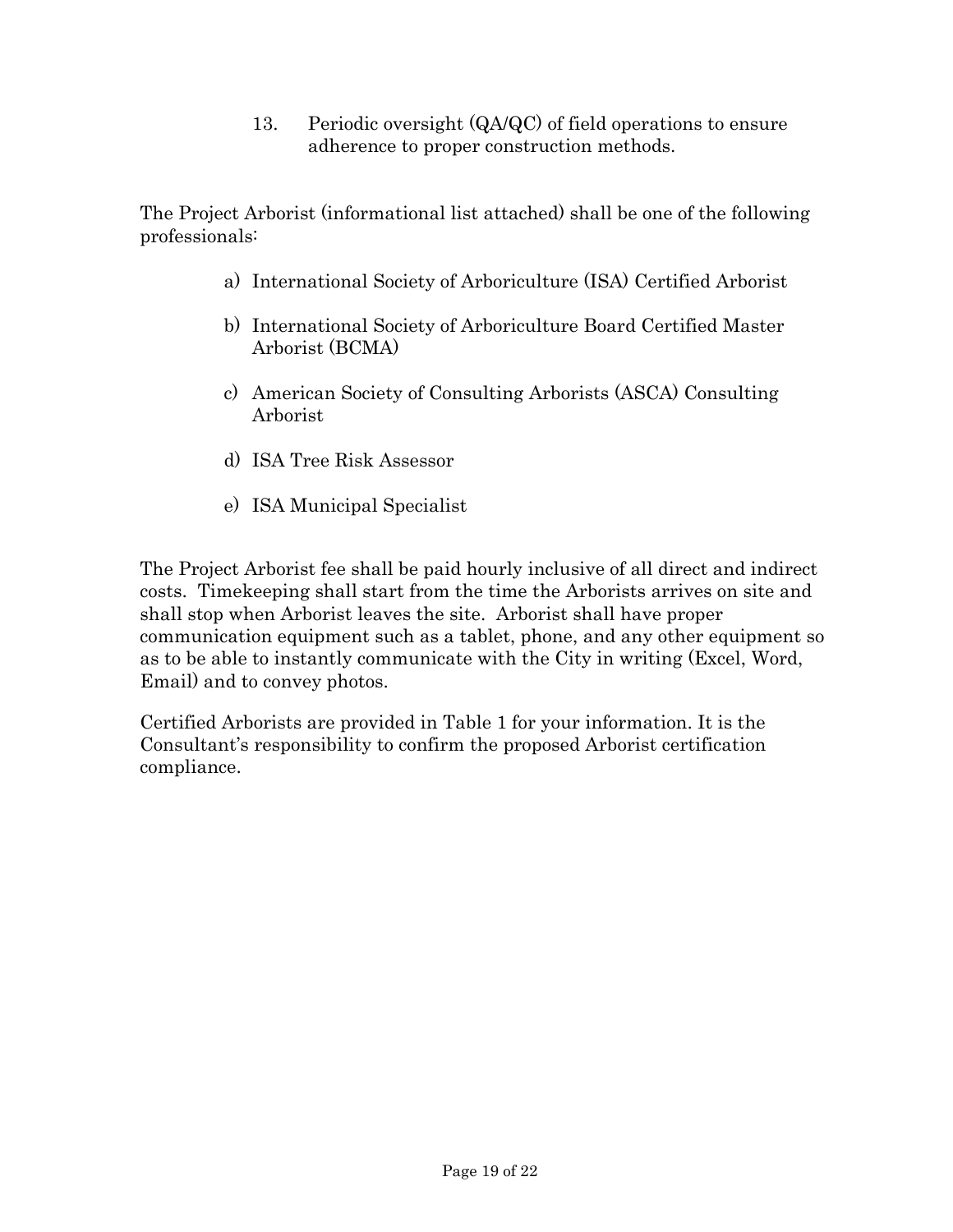| <b>TABLE 1: ISA Certified Arborists List</b> |  |
|----------------------------------------------|--|
|----------------------------------------------|--|

| Arborist Name          | Company Name                  | Address                 | City             | Zip   |
|------------------------|-------------------------------|-------------------------|------------------|-------|
| Tom Mugridge           | <b>Forest City Tree</b>       | 731 Beta Drive Ste. E   | Mayfield         | 44143 |
|                        | Protection, Inc.              |                         | Village          |       |
| Alex Kundrat           | Alex's Tree Service           | 17306 Harland Ave.      | Cleveland        | 44119 |
| Ralph Denham           | <b>Skyline Tree Service</b>   | 8608 Murray Road        | Valley View      | 44128 |
| Alan Klonowski         | Alan Klonowski                | 7465 Brecksville Road   | Independence     | 44131 |
|                        | Consulting Arborist,          |                         |                  |       |
|                        | <b>LLC</b>                    |                         |                  |       |
| Alan Kraus             | Independent Tree, LLC         | P.O. Box 244            | Newbury          | 44065 |
| Mark Hoenigman         | <b>Busy Bee Services, LTD</b> | 14740 Watt Road         | Novelty          | 44072 |
| Mike Speyer            | <b>Inspeyered Landscapes</b>  | 13929 W. Willard        | Novelty          | 44072 |
| Eric Eckard            | The Falls Group               | 17460 Snyder Road       | Chagrin Falls    | 44023 |
| Andrew DeAngelo        | Ohio Valley Group, Inc.       | 16965 Park Circle Drive | Chagrin Falls    | 44022 |
| Richard Varga          | Varga Landscaping             | 33676 Reserve Way       | Avon             | 44011 |
| <b>Andrew Blaschke</b> | Apex Land                     | P.O. Box 273            | Chesterland      | 44026 |
|                        | Management, LLC               |                         |                  |       |
| Sally Futrell          | Reid's Tree Care              | P.O. Box 272            | Newbury          | 44065 |
| Ron Veltre             | <b>Broken Branch Tree</b>     | 640 Simons Drive        | <b>Brunswick</b> | 44212 |
|                        | Care                          |                         |                  |       |
| Debbie Palmisano       | Greenwoman, LLC               | 12477 Pond Road         | Burton           | 44021 |
| <b>Brent Dring</b>     | Dring Family Tree             | 6805 Bridlewood Lane    | Valley City      | 44280 |
|                        | Service                       |                         |                  |       |
| Matt Vallo             | Vallo Tree Service            | 8060 Autumn Drive       | Chardon          | 44024 |
| David Allen            | The Pruning Company           | 9780 Mentor Road        | Chardon          | 44024 |
| John E. Yutzy          | Flemings Lawn & Tree          | 754 Seasons Rd.         | Stow             | 44224 |
| Alan Shauck            | Eco Tree Services, LLC        | P.O. Box 438            | Amherst          | 44001 |
| Christopher            | Davey Resource Group          | 1500 N. Mantua          | Kent             | 44240 |
| Millmier               |                               |                         |                  |       |
| Joseph Gregory         | Davey Resource Group          | 1500 N. Mantua          | Kent             | 44240 |
| Robert Cooley          | Cooley Tree Care, LLC         | 1570 Berendo Ave.       | Akron            | 44313 |
| Shawn Bruzda           | Davey Resource Group          | 1500 N. Mantua          | Kent             | 44240 |
| Jason M. Knowles       | <b>Knowles Municipal</b>      | 1293 Gale Dr.           | Kent             | 44240 |
|                        | Forestry, LLC                 |                         |                  |       |
| Christopher Taylor     | Taylor Tree Care &            | 40699 Parsons Rd.       | Lagrange         | 44050 |
|                        | Land Management, LLC          |                         |                  |       |
| Ronald Dawson          | <b>Advanced Arboriculture</b> | 3445 Clarkmill Rd.      | Norton           | 44203 |
| Joanna Thomas          | Gardenscapes by               | 15365 Gifford Rd.       | Oberlin          | 44074 |
|                        | Joanna, LLC                   |                         |                  |       |
| Carrie T. Paulus       | Horticultural Concepts,       | 3246 Sunnybrook Rd.     | Mogadore         | 44260 |
|                        | Inc.                          |                         |                  |       |
| Jim DiRosa             | VanCuren                      | 10555 Kinsman           | Newbury          | 44065 |
|                        |                               |                         |                  |       |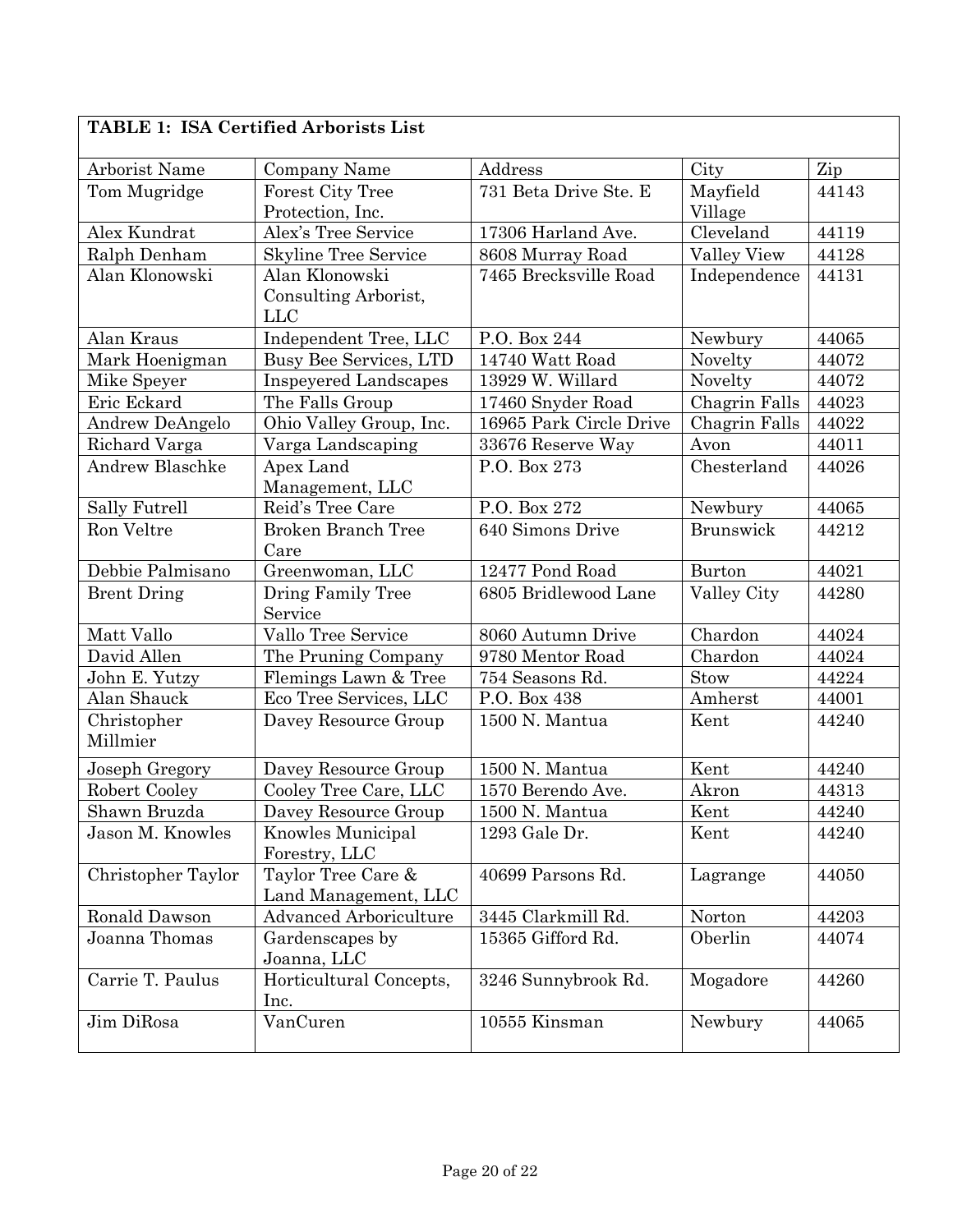# **APPENDIX C: SEWER CLEANING AND INSPECTION**

#### Sewer

#### Pipe Cleaning and Heavy Pipe Cleaning

The Consultant or Sub-Consultant shall have the ability to perform standard sewer cleaning, and sewer cleaning in the most difficult conditions. They shall have the equipment and experience that is required to clean sewer lines ranging in size from 12" to 72" in diameter. Brick, concrete, steel, clay and various other types of pipe shall all be cleaned under live flow or whenever possible no flow. The prospective Consultant or Sub-Consultant shall have the technology to remove concrete, asphalt, bricks, manufactured debris and calcium deposits from any sewer.

There are a number of methods that can be employed to clean sewers. Manual cleaning, bucket machine, rodding and sewer jet/vacuum are the most common cleaning methods. In addition to these methods, high-pressure water blasting, sewer kites and sewer moles shall be available and utilized. The machine to be used must be able to clean at a flow that exceeds 180 GPM, and the diameter of the vacuum blower must be at least 12".

#### Sewer Inspection

The Consultant or Sub-Consultant shall have the equipment, camera crew, traffic control (i.e. equipment, officer, etc.) to perform inspection of sewers including closed circuit TV (CCTV), and must be capable of producing an industry-standard report on the condition of the pipe, as well as the location of all laterals.

Inspection shall include CCTV sewer inspection and physical (man entry) inspection depending on size for condition assessment. CCTV sewer inspection and physical inspection (if applicable) for pipe between 12-inches and 72-inches shall be in accordance with the National Association of Sewer Service Companies' (NASSCO) Pipeline Assessment and Certification Program (PACP). The inspection and production of a report (including DVD or flash drive) shall include the sewer size, length and condition of sewers, pipe material(s), and size changes.

NOTE: The price for cleaning and for television inspection shall include the cost for mobilization, oversight, clerical support and all incidentals necessary to complete the work. Work may take place at various shifts, at the discretion of consultant or sub-consultant's, at no additional cost to the City.